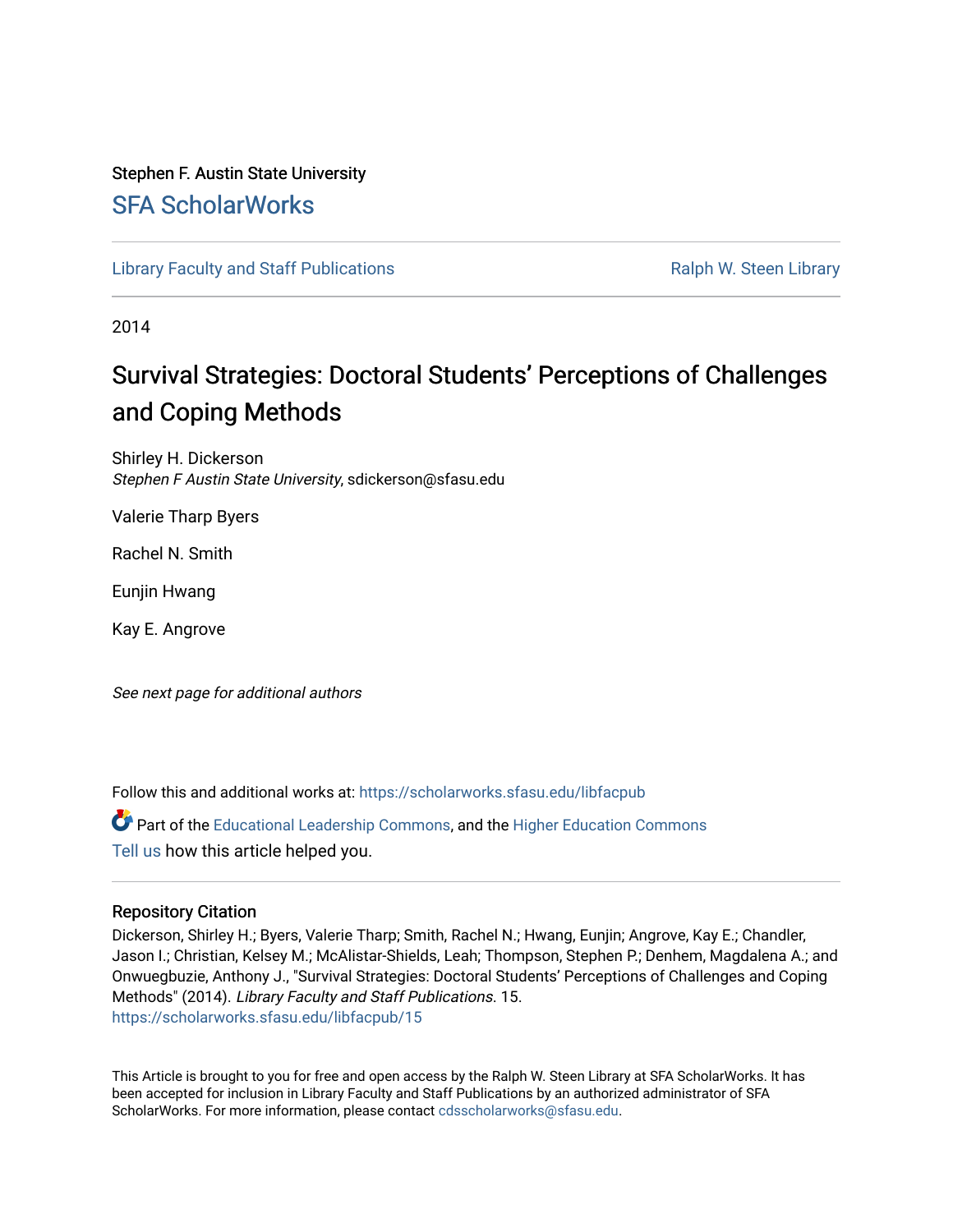#### Authors

Shirley H. Dickerson, Valerie Tharp Byers, Rachel N. Smith, Eunjin Hwang, Kay E. Angrove, Jason I. Chandler, Kelsey M. Christian, Leah McAlistar-Shields, Stephen P. Thompson, Magdalena A. Denhem, and Anthony J. Onwuegbuzie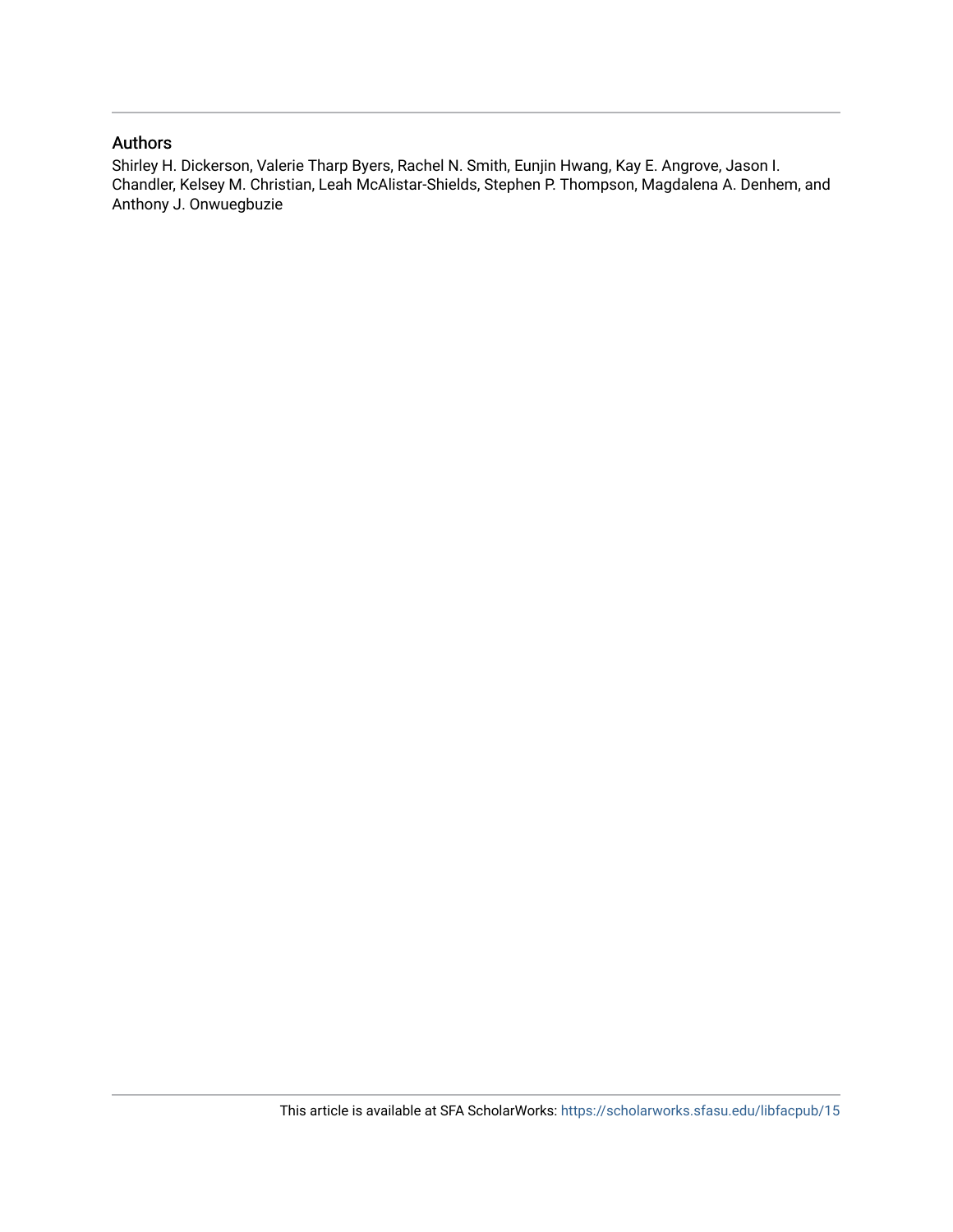Cite as: Byers, V. T. et al. (2014). Survival strategies: Doctoral students' perceptions of challenges and coping methods. *International Journal of Doctoral Studies, 9,* 109-136. Retrieved from <http://ijds.org/Volume9/IJDSv9p109-136Byers0384.pdf>

# **Survival Strategies: Doctoral Students' Perceptions of Challenges and Coping Methods**

*Valerie Tharp Byers, Rachel N. Smith, Eunjin Hwang, Kay E. Angrove, Jason I. Chandler, Kelsey M. Christian, Shirley H. Dickerson, Leah McAlister-Shields, Sam Houston State University, Huntsville, Texas, USA*

> *Stephen P. Thompson, University of Montana, Missoula, MT, USA*

*Magdalena A. Denham, and Anthony J. Onwuegbuzie Sam Houston State University, Huntsville, Texas, USA*

**[vtbyers@gmail.com](mailto:vtbyers@gmail.com) [rachel\\_smith2012@yahoo.com](mailto:rachel_smith2012@yahoo.com) [exh012@shsu.edu](mailto:exh012@shsu.edu) [kangrove@shsu.edu](mailto:kangrove@shsu.edu) [jichandl@odu.edu](mailto:jichandl@odu.edu) [kmchristian@shsu.edu](mailto:kmchristian@shsu.edu) [sdickerson@sfasu.edu](mailto:sdickerson@sfasu.edu) [lym004@shsu.edu](mailto:lym004@shsu.edu) [stephen.thompson@mso.umt.edu](mailto:stephen.thompson@mso.umt.edu) [mxm002@shsu.edu](mailto:mxm002@shsu.edu) [tonyonwuegbuzie@aol.com](mailto:tonyonwuegbuzie@aol.com)**

## **Abstract**

The purpose of this collective case study was to use a critical dialectical pluralistic (CDP) philosophical lens to investigate select doctoral students' perceptions about the challenges that they encountered while in a doctorate program and the coping strategies that they found effective in mitigating these challenges. A major goal of CDP is to empower research participants maximally by giving them the role of participant-researchers. Participants were 10 doctoral students enrolled at a Tier-II university in the United States, who were selected via convenience sampling. Each student participated in a face-to-face interview with a member of the research team—consistent with a CDP approach. A qualitative-dominant crossover mixed analysis was used wherein both quantitative and qualitative analyses were used to analyze the qualitative data, with the qualitative analysis phase being dominant. The qualitative analyses (e.g., constant comparison analysis, classical content analysis) revealed the following five themes: compartmentalization of life, outside support systems, justification for participation in program, emotional status, and structure of pro-

gram. These themes indicated that although challenges are plentiful, particularly in terms of balancing one's academic life with other obligations, participants found support and encouragement from family, friends, and other doctoral students to be the most beneficial coping strategy. These findings have important implications for the structuring of doctoral programs.

Material published as part of this publication, either on-line or in print, is copyrighted by the Informing Science Institute. Permission to make digital or paper copy of part or all of these works for personal or classroom use is granted without fee provided that the copies are not made or distributed for profit or commercial advantage AND that copies 1) bear this notice in full and 2) give the full citation on the first page. It is permissible to abstract these works so long as credit is given. To copy in all other cases or to republish or to post on a server or to redistribute to lists requires specific permission and payment of a fee. Contact [Publisher@InformingScience.org](mailto:Publisher@InformingScience.org) to request redistribution permission.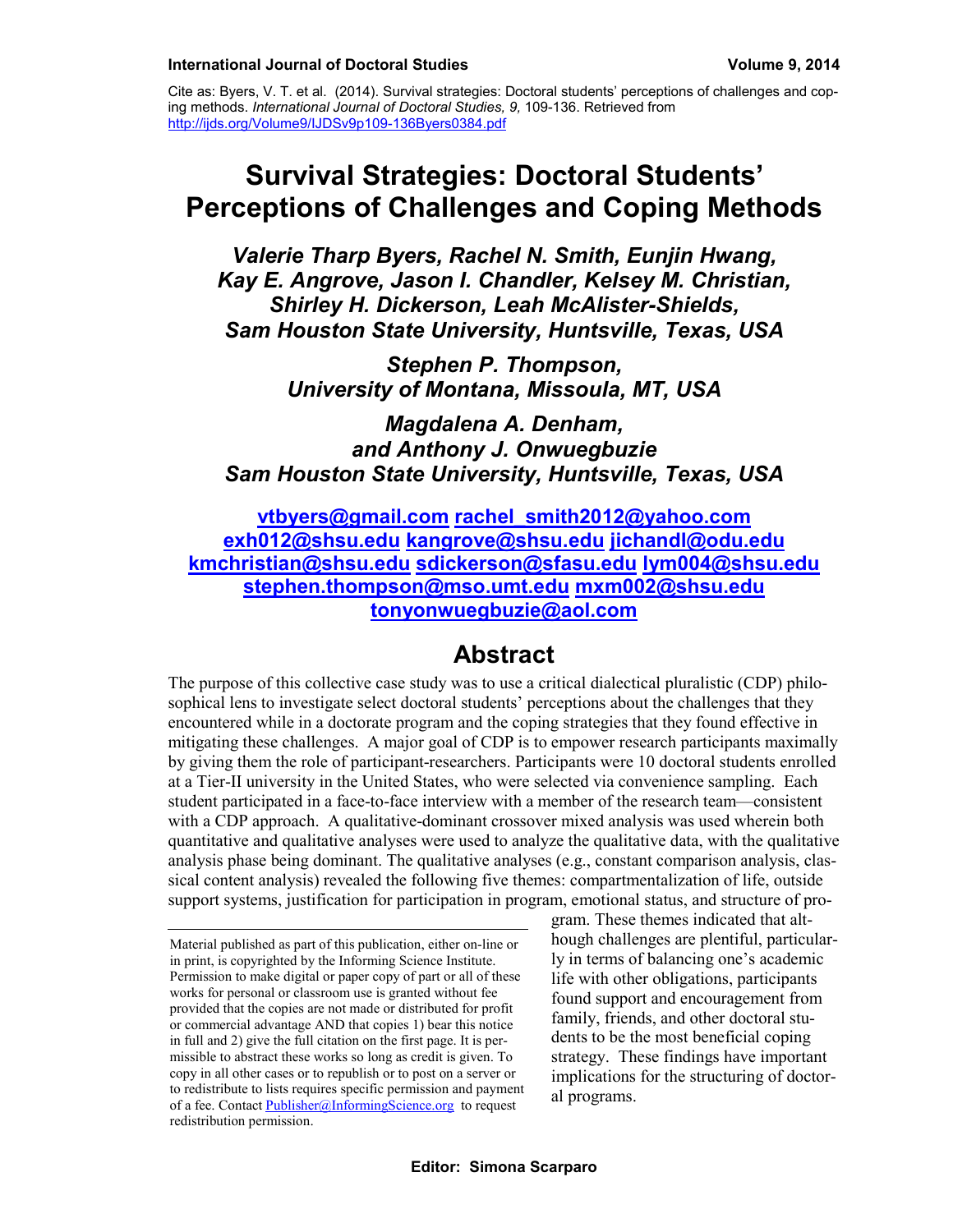**Keywords**: doctoral student, challenges, coping, doctoral students' perspectives, doctoral programs

# **Introduction**

By design, earning a doctorate degree is not a quick or easy process; otherwise, the educational value of the graduate school's terminal degree would be diminished. As noted by M. Jones (2013), attrition rates for doctoral students range from 33% to 70% (cf. Gardner & Gopaul, 2012; Ivankova & Stick, 2007; Jiranek, 2010; Kim & Otts, 2010). Further, a 2008 study conducted by the Council of Graduate Schools (CGS; Sowell, 2008) revealed that only 57% of doctoral students completed their degree programs within 10 years. The researchers in this CGS study examined 330 doctoral programs representing various disciplines over a 12-year period (Sowell, 2008). In a separate study of attrition rates at the doctoral level, Lovitts (2001) found that attrition rates can range from 30% to 50% depending on field of study, consistent with the CGS findings (Sowell, 2008). These and other studies (cf. M. Jones, 2013) provide evidence that time management and persistence have been challenges to success at the doctoral level. There are other obstacles to overcome as well. The first-year experience is a daunting one for doctoral students because many have to become re-acclimated to the learning environment after years in the workplace, in addition to adapting to the rigors of a doctoral research program (Wao & Onwuegbuzie, 2011; Witte & James, 1998). Numerous factors have been identified that can hinder a student's doctoral experience, such as financial and resource issues, difficult disciplines, accessibility of information, and progress monitoring (Neumann, 2012; Wao & Onwuegbuzie, 2011), as well as isolation (Ali & Kohun, 2006, 2007; Kohun & Ali, 2005; Lovitts, 2001).

The first-year doctoral experience often leads to students questioning whether they made the correct decision to pursue a doctorate degree (Witte & James, 1998), leading to high attrition rates at this early stage of these students' doctoral programs (Jairam & Kahl Jr., 2012; Lott, Gardner, & Powers, 2010). Indeed, as noted by Ali and Kohun (2006), in the first year of their doctoral programs, students experience difficulties in adjusting to their new life of doctoral studies. Moreover, typically, the first year of the doctoral program yields the most difficult adjustment (Hockey, 1994). This adjustment likely is even more difficult for first-generation doctoral students (Gardner & Holley, 2011; Holley & Gardner, 2012). Beeler (1991) identified four stages wherein the actual adjustment occurs for new graduate students: *unconscious incompetence* (i.e., occurring upon entering the doctoral program wherein students have a limited idea about what is involved in the program either academically or socially), *conscious incompetence* (i.e., occurring after the students gain knowledge about the academic requirements during which time they become aware of their academic deficits), *unconscious competence* (i.e., occurs when students believe that they have acquired some competence in their fields of study but are mostly unaware of their competence, thereby leading them to feel competent unconsciously), and *conscious competence* (i.e., occurs when students have accumulated sufficient knowledge that they become aware of what they know). According to Beeler (1991), this adjustment process places a psychological burden that overwhelms some students. And students who are unable to cope with this psychological adjustment might fall behind relative to other students in their program, which might lead to them dropping out of the program. With the vast differences in attrition rates of doctoral students being 33% to 70% (cf. Gardner & Gopaul, 2012; Ivankova & Stick, 2007; Jiranek, 2010; Kim & Otts, 2010), researchers, through this collective case study, sought to determine the common experiences of select doctoral students and what motivated their persistence through their doctoral degree programs.

No matter the rigor of the doctoral program, research has indicated that peripheral factors can have just as much impact on the attrition of doctoral programs as can the difficulty of the coursework. Factors from marital discord to financial burdens to the relationship with the student's ad-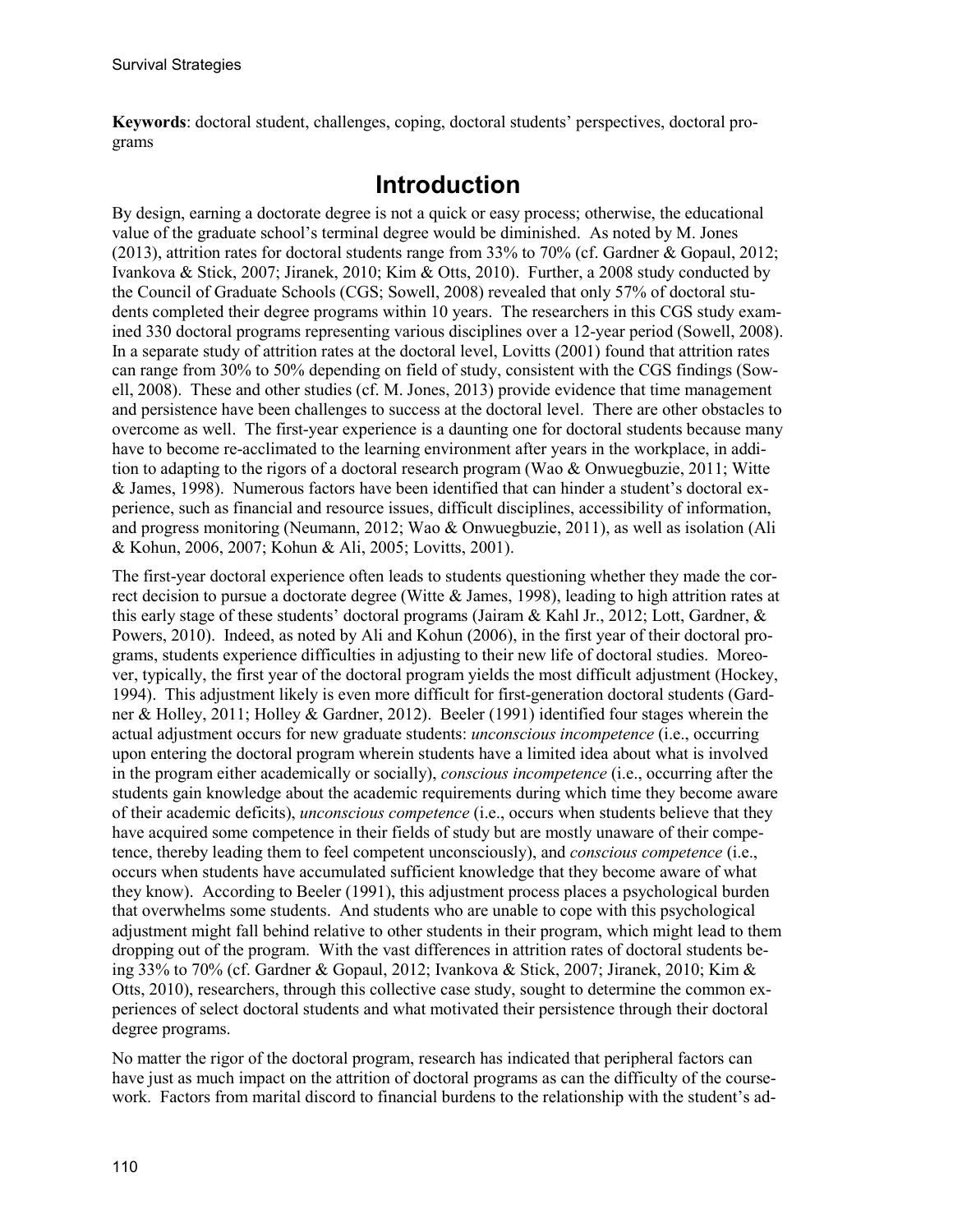visor all can have significantly detrimental effects on educational success at the doctoral level (Maher, Ford, & Thompson, 2004). Students who contend with family issues during their doctoral programs often experience "considerable additional duress" (Maher et al., 2004, p. 388). Maher et al. (2004) noted that women are most often distracted from their academic endeavors by their maternal responsibilities, the emotional toll of a divorce or death, and the financial security associated with success. These diversions, more often than not, lead doctoral students to exhibit concerns regarding stress, time strain, one's emotional and psychological well-being, and lack of support from family members and friends (Moyer, Salovey, & Casey-Cannon, 1999).

Pyhältö, Toom, Stubb, and Lonka (2012) investigated the problems confronted by doctoral candidates during their doctoral programs and their well-being with respect to their studying engagement. Participants involved 669 doctoral students from the Faculties of Arts, Medicine, and Behavioural Sciences, who were administered a survey. Pyhältö et al. (2012) documented that the doctoral students' perceptions of the problems that they experienced during their studies varied. In particular, these problems were related to general working processes (31%), domain-specific expertise (29%), supervision and the scholarly community (21%), and resources (19%). Nearly one half (i.e., 43%) of the study participants had contemplated withdrawing from their studies. Further, the doctoral students' well-being varied as a function of whether they had at some point in their studies considered withdrawing from their studies, with those students who had considered withdrawing from their studies reporting more anxiety, higher levels of stress, lower levels of interest in their studies, and more exhaustion than did students who had not considered withdrawing from their studies.

Even with these challenges, the number of doctorates awarded each year in the United States has an average annual growth of 3.4%, demonstrating an upward trend over time (National Science Foundation, National Center for Science and Engineering Statistics [NSF, NCSES], 2012). The persistence and determination of students' progression through their doctoral studies are highly correlated with students' motives for seeking such a degree (Geraniou, 2010). Morton and Thornley (2001) acknowledged two common motives for pursuing a doctoral degree among both male and female students: that of an individual's interest in the subject matter and that of an individual's personal satisfaction of pursing a graduate degree. Similarly, Leonard, Becker, and Coate (2005) concluded that most students acknowledged personal development (e.g., increased confidence, self-fulfillment) and development of research skills (e.g., becoming more reflective and analytic, improving writing ability) as being the motivating factors leading to the determination of completing a doctoral degree while overcoming adversities. Furthermore, emotional support from family members often is cited as "critical to those in the throes of the doctoral process, providing them with the encouragement needed to persist and succeed" (Maher et al., 2004, p. 388).

Although several quantitative research studies in the area of graduate student stress and coping have been conducted (El-Ghoroury, Galper, Sawaqdeh, & Bufka, 2012; Holahan, 1979; Mechanic, 1962), there is a lack of in-depth qualitative research on the subject in the field of education. At the time Mechanic's (1962) study was conducted, few social psychologists and virtually no sociologists had conducted studies about stress (Glassner, 1979). Mechanic's (1962) study involved 23 sociology graduate students preparing for their doctoral examinations and focused on the psychological stress and coping strategies. Unlike the present study, the participants in Mechanic's (1962) study were not part of a cohort structure, but rather were in a competitive environment. A principle revelation from Mechanic's (1962) study was that a student's reaction to stress depended on the resources or coping mechanisms that the student possessed and where they were in the social network. Mechanic (1978) argued that "The ability to cope with the environment depends on the efficacy of the solutions to which one has been exposed" (pp. x-xi).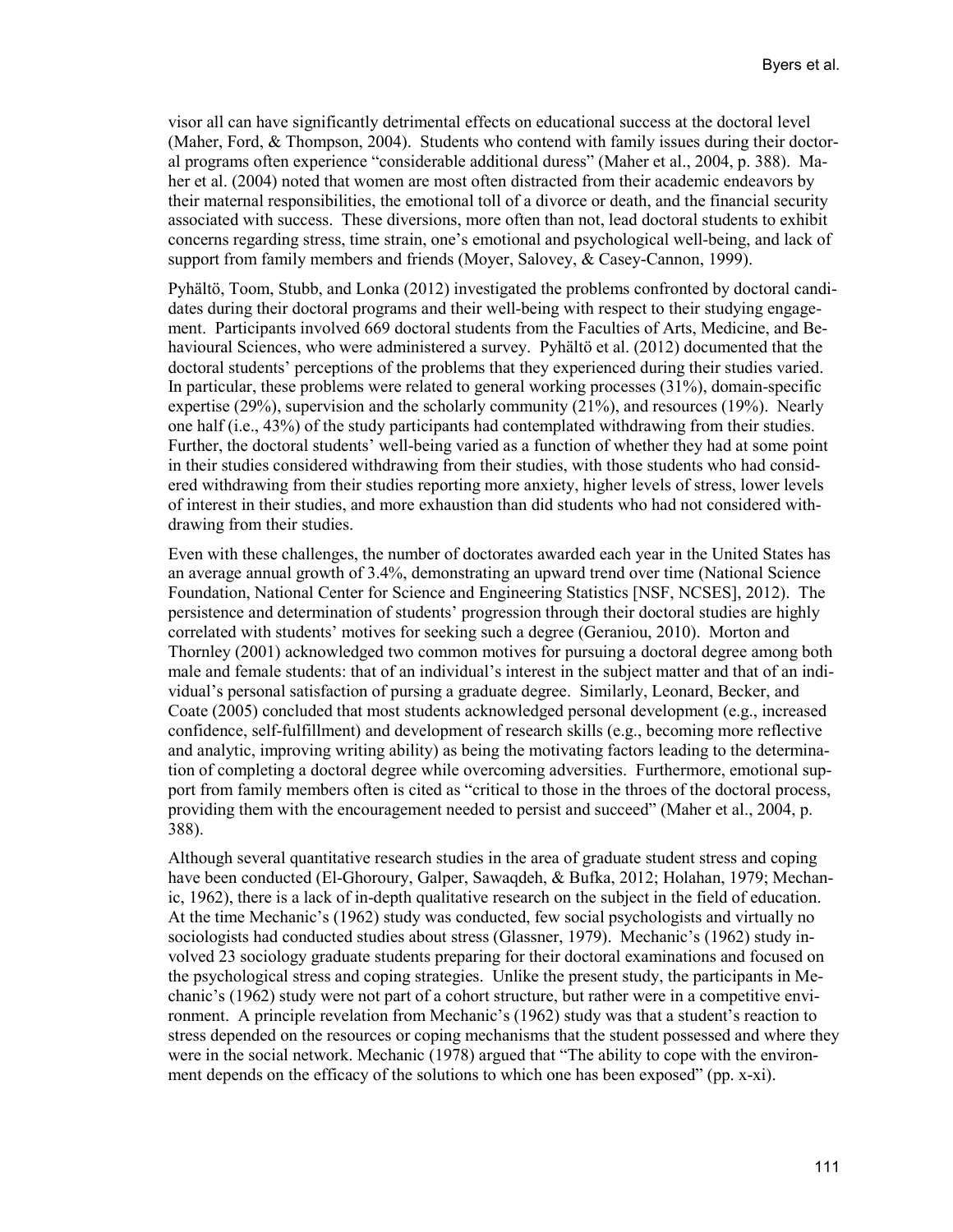Mechanic's (1962, 1978) study on stress in graduate students involved a relatively small sample of participants from a single department, whereas Holahan's (1979) study expanded the sample size as well as emotional stress as an interactive function of department type and personal need for support. Holahan's (1979) study involved 377 female graduate students from various disciplines, divided into three groups based on the representation of female students in their departments. The hypothesis of the study was that the environments would be less supportive in disciplines that were considered nontraditional for females, thereby displaying the strongest relationship between stress and need for support among this group. The findings from Holahan's (1979) study suggested that females in minority departments (i.e., nontraditional for females) showed the strongest relationship between stress and the need for support.

The most recent, randomized, and comprehensive study was conducted by El-Ghoroury et al. (2012). Underwritten by the American Psychology Association (APA), the randomized survey study conducted by El-Ghoroury et al. (2012) assessed a national sample of 387 students in a wide range of psychology fields to examine stressors, coping strategies, and barriers that interfered with their optimal functioning. The study comprised students at the graduate level of whom 54% were doctoral students. Univariate and multivariate tests were conducted and the results revealed that 70.5% respondents experienced stress related mostly to (a) academic responsibilities and pressures, (b) finances or debt, (c) anxiety, and (d) poor work/school life balance. The major coping strategies discerned were (a) friends' support, (b) family support, (c) talking to a classmate, (d) regular exercise, and (e) hobbies. Moreover, major barriers to coping were reported to stem from lack of time and financial constraints. El-Ghoroury et al. (2012) purported that their quantitative research study was the first simultaneously to measure stress, coping strategies, and barriers to coping among graduate students. However, they also noted that the design did not allow for specific and individualized matching of stressors, coping, and barriers to coping. Moreover, the sample consisted of graduate master-level and doctoral-level students from a variety of psychology disciplines. The authors admitted that stressors such as financial burdens differed among students at different stages of their graduate journeys. Therefore, the present qualitative research study sought to assess specific and individual challenges and coping mechanisms among selected doctoral students only. Indeed, even though El-Ghoroury et al. (2012) listed social support from friends, family, and classmates as a most frequent strategy used by graduate psychology students to manage stress, it is unclear whether similar strategies applied to doctoral students in education. Collegial actions, that is, seeking friends' support (74.4%) and talking to a classmate (62.8%), were cited as the predominant stress coping mechanisms by the majority of respondents in El-Ghouroury et al.'s (2012) research study.

Ultimately, the purpose of the current qualitative research study was to explore the experiences of a select group of doctoral students, namely, students representing a whole cohort. Specifically, we investigated their challenges and coping strategies that these cohort members utilized to overcome their challenges in the doctoral program. We hoped to share the common experiences of a cohort of doctoral students in terms of their challenges and coping strategies, assuming that many doctoral students face common challenges in completing their doctoral degrees regardless of the field of study or other factors (e.g., gender, age). Furthermore, it was hoped that the knowledge from this study could help administrators of doctoral students, advisors/supervisors, and mentors to understand factors that contribute to the attrition and retention of doctoral students by identifying possible challenges and coping strategies that can be utilized to overcome the challenges, respectively.

This study was framed within a critical dialectical pluralism philosophical lens (Onwuegbuzie  $\&$ Frels, 2013). According to Onwuegbuzie and Frels (2013), a major goal of critical dialectical pluralism is to empower research participants maximally by giving them the role of participantresearchers. As such, all participants in this qualitative research study served as research partici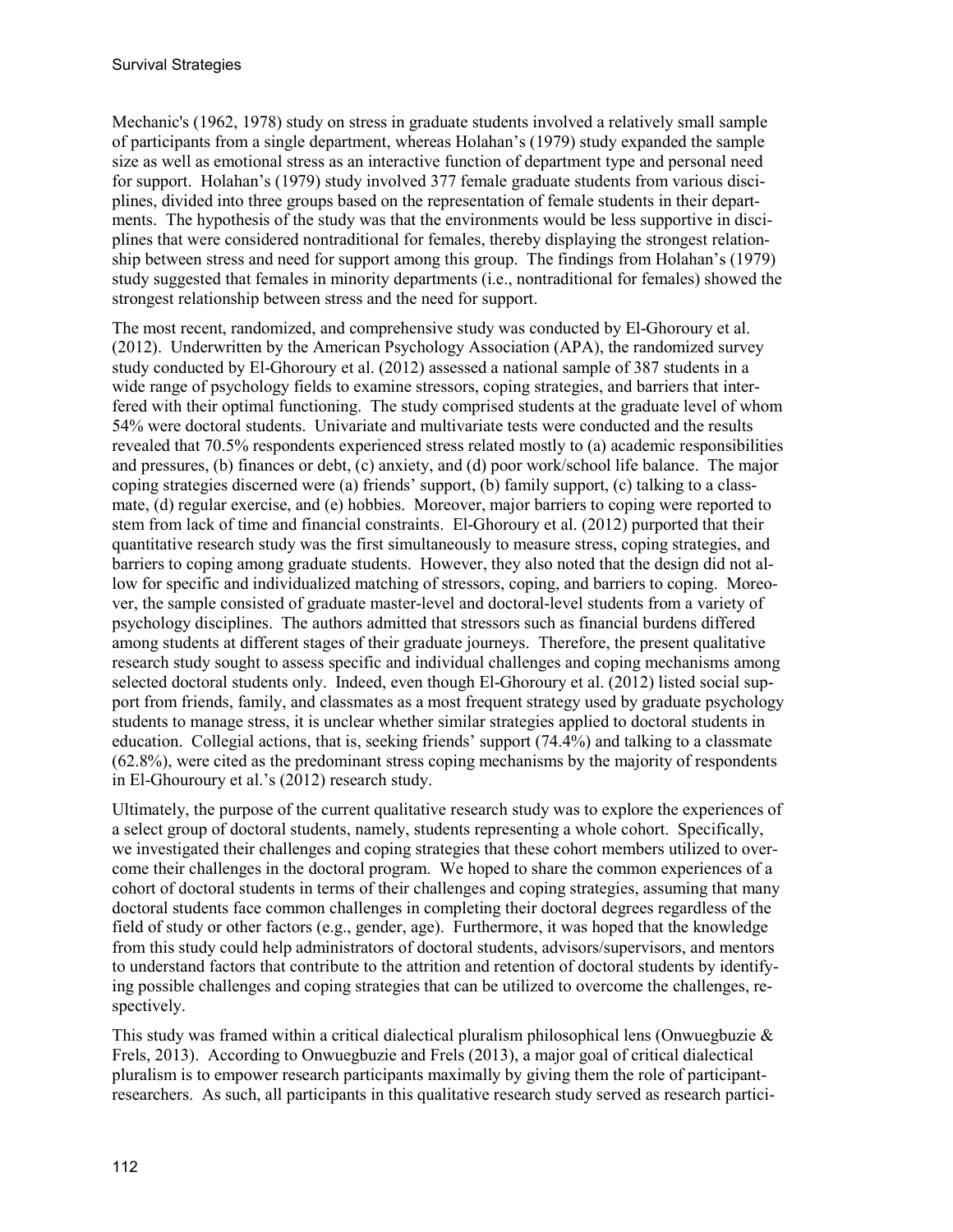pants, who maintained an active role at every stage of the research process. It was hoped that findings from this collective case study would increase our understanding of how these doctoral students perceived these issues, thereby yielding insights into their particular educational, social, and familial processes and practices.

#### *Qualitative Research Questions*

The following qualitative research questions were addressed in this study:

1. What types of challenges do select doctoral students face during their participation in a doctoral program?

2. What do select doctoral students perceive as being characteristics of effective coping strategies when facing challenges associated with their doctoral programs?

#### *Methodological Framework*

The methodological framework for this study was based on Leech and Onwuegbuzie's (2013) 13 step qualitative research process, illustrated in Figure 1.

Following the 13-step qualitative research process allowed the participant-researchers to conduct a study and to write a report that was both *warranted* (i.e., provided adequate evidence to justify the results and conclusions) and *transparent* (i.e., makes "explicit the logic of inquiry and activities that led from the development of the initial interest, topic, problem, or research question; through the definition, collection, and analysis of data or empirical evidence; to the articulated outcomes of the study" )—as specified in the seminal document developed by the Task Force on Reporting of Research Methods in American Educational Research Association (AERA) Publications entitled *Standards for Reporting on Empirical Social Science Research in AERA Publications* (AERA, 2006, p. 2).

## **Method**

#### *Participants*

As posited by Miles and Huberman (1994), qualitative research often involves small samples of people nested in context, with a tendency to be purposively selected. To obtain our sample, we utilized a convenience sampling method consisting of the two selection criteria that were based on the following elements: (a) participant selection into a higher education administration doctoral program and (b) particular enrollment in a doctoral qualitative research methodology course. Ten participants met the criterion used to generate the sample. Each of the participants was a second-year higher education doctoral student, enrolled in a qualitative research methodology course at a public university in Southeast Texas. This course was conducted concurrently at a satellite campus of the university by use of Interactive Television (ITV). ITV classes were transmitted live over the university's video network and allowed students and instructors to interact between classrooms through automated zoom cameras and microphones located on podiums and desks in each of the two classrooms. Students in each classroom viewed their linked counterparts via large television screens and data projectors. Participants were evenly split between the two locations based on their location preference.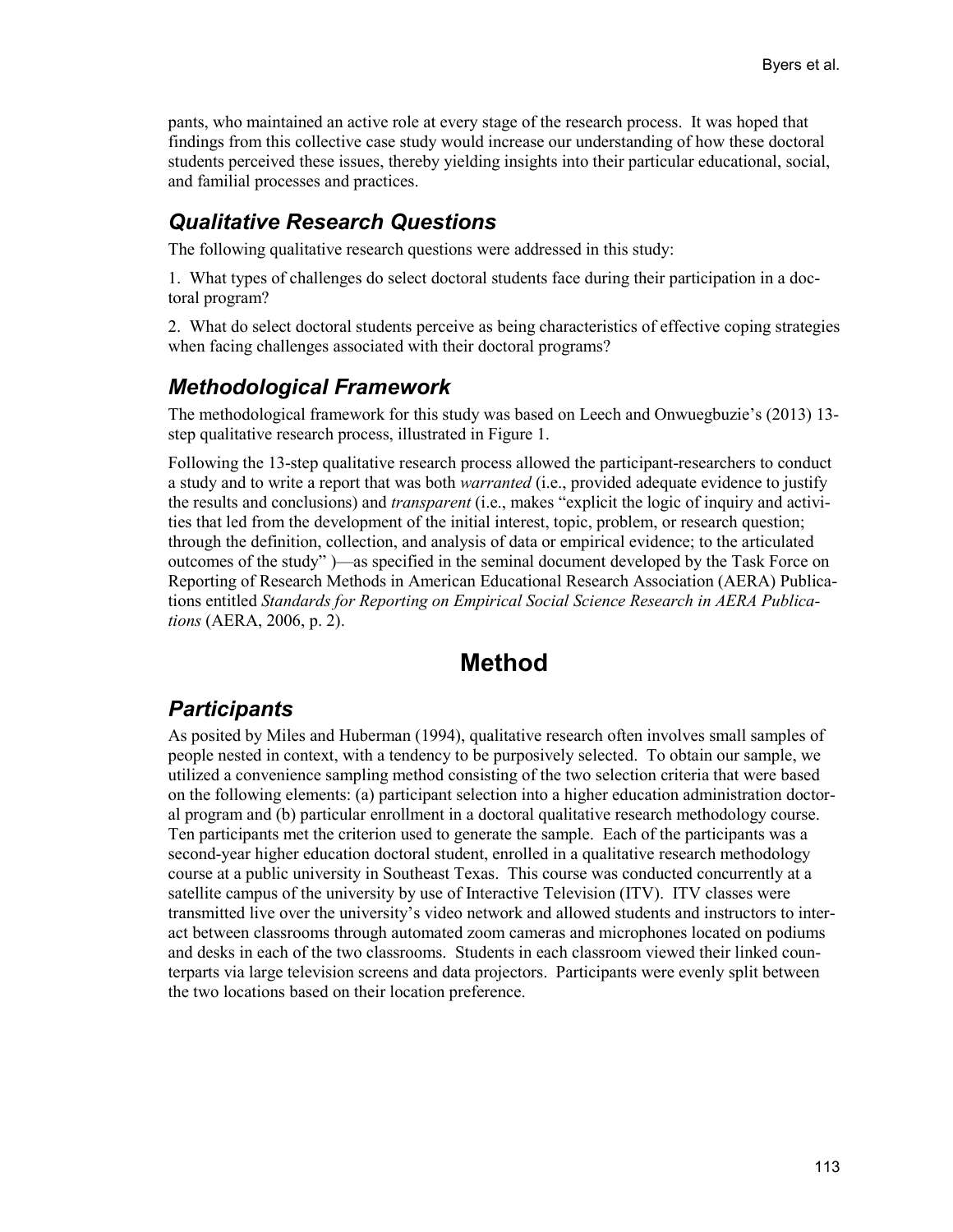

**Figure 1. Qualitative methodological framework guiding the inquiry.** Adapted from Leech & Onwuegbuzie, 2013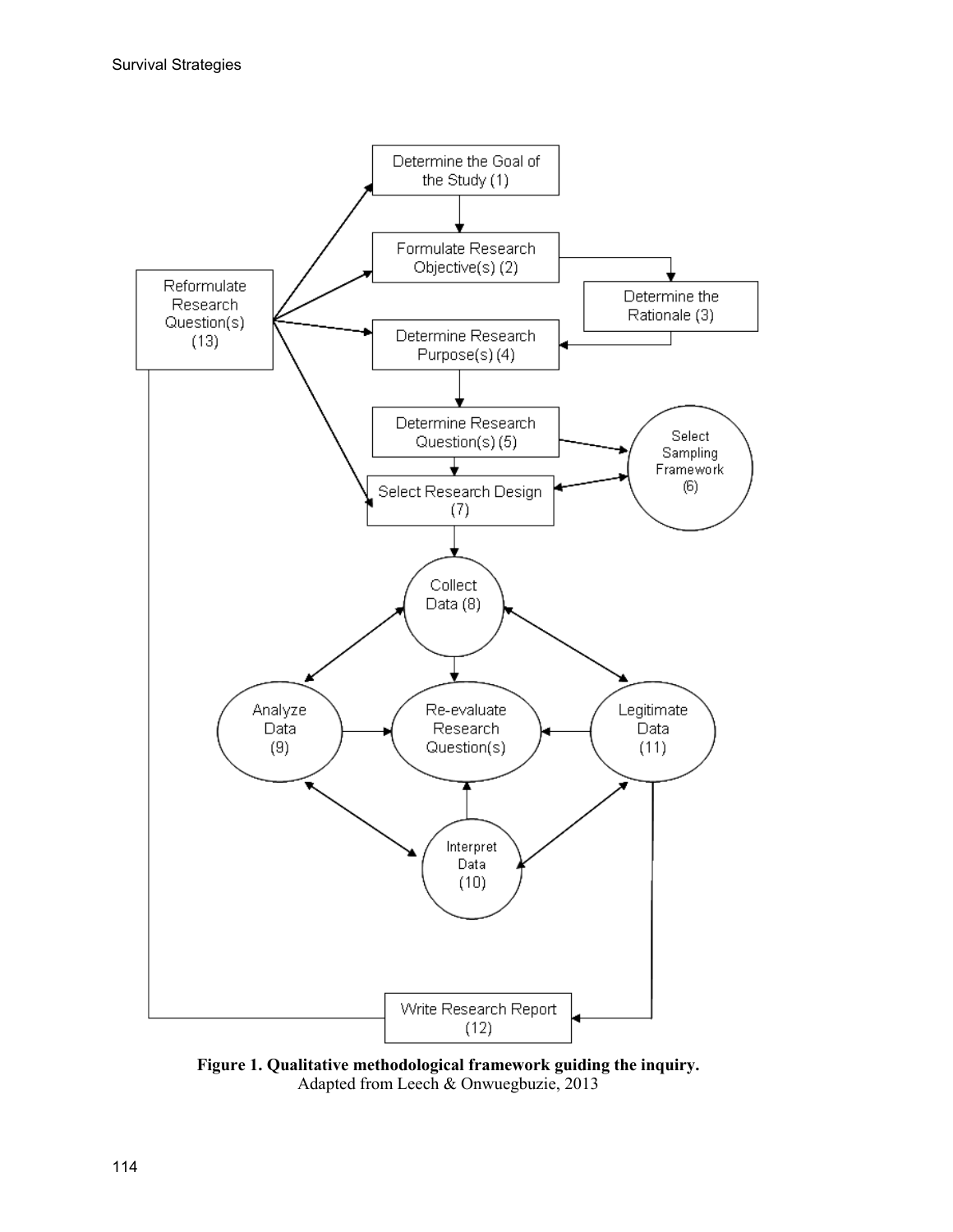At the time the study was conducted, all participants resided in Texas. In addition, each of the participants had experience in a higher education setting. Participant roles ranged from faculty members to higher education executives. Further, all participants had obtained master's degrees before beginning the doctoral program. With regard to race and ethnicity, seven out of 10 participants were White, two were African American, and one participant was Asian. The participants' ages ranged from 30 to 59 years  $(M = 39.9, SD = 10.75)$ , and, women were in the majority, consisting of eight out of the 10 participants interviewed for the study. For the purposes of this study, we will refer to the students collectively as the *participants* and individually by their pseudonyms: April, Brenda, Carl, Cassandra, Darcy, Deidre, Hillary, Marcy, Sally, and Travis. Table 1 displays the participants' demographic information in more detail.

| Alias         | Gender | Race         | -<br>Age | Profession                                   |
|---------------|--------|--------------|----------|----------------------------------------------|
| April         | Female | White        | 57       | Director of First-Year Experience            |
| <b>Brenda</b> | Female | White        | 30       | <b>Adjunct Professor</b>                     |
| Carl          | Male   | White        | 30       | <b>Assistant Athletic Director</b>           |
| Cassandra     | Female | White        | 31       | Director of Corporate & Foundation Relations |
| Darcy         | Female | <b>Black</b> | 59       | Library Director                             |
| Deidre        | Female | White        | 45       | Manager of Professional Development Programs |
| Hillary       | Female | Asian        | 37       | Doctoral Research Assistant                  |
| Marcy         | Female | <b>Black</b> | 33       | Academic Program Manager                     |
| Sally         | Female | White        | 36       | Professor                                    |
| Travis        | Male   | White        | 42       | Associate Director of Recreational Sports    |

|  | <b>Table 1. Demographic Information of Participants</b> |
|--|---------------------------------------------------------|
|  |                                                         |

### *Procedure*

#### **Philosophical assumptions and stance**

The research philosophical stance for our study was what Onwuegbuzie and Frels (2013) refer to as a critical dialectical pluralistic stance, which operates under the assumption that, at the macro level, social injustices are ingrained in every society. Moreover, the premise behind critical dialectical pluralism is that wide power differentials prevail in research because the researchers exercise control over decisions made at all stages of the research process, especially with respect to research dissemination and utilization. Thus, the major goal of critical dialectical pluralism which is a social justice paradigm—is to give voice and to empower under-represented, underserved, marginalized, and oppressed peoples and groups by maximally involving participants as researchers throughout the research process, especially with respect to the dissemination and utilization of the findings. To this end, the participants in this inquiry were empowered by assuming the role of participant-researchers (Onwuegbuzie & Frels, 2013).

#### **Instrument**

Creswell (2009) indicated that qualitative researchers gather information in the natural setting through multiple sources of data such as interviews, observations, and documents. For this study, interviewing was more beneficial in that it allowed us to pursue in-depth information on each participant's unique experience by actively asking questions and co-creating meanings, and not by passively observing or reading an account. Through the interviews, the unique perspective of each participant about his/her experience while being in his/her particular doctoral program was obtained.

According to Creswell (2009), qualitative interviews are conducted in various ways such as faceto-face interviews with participants, interviews with participants in a focus group, telephone in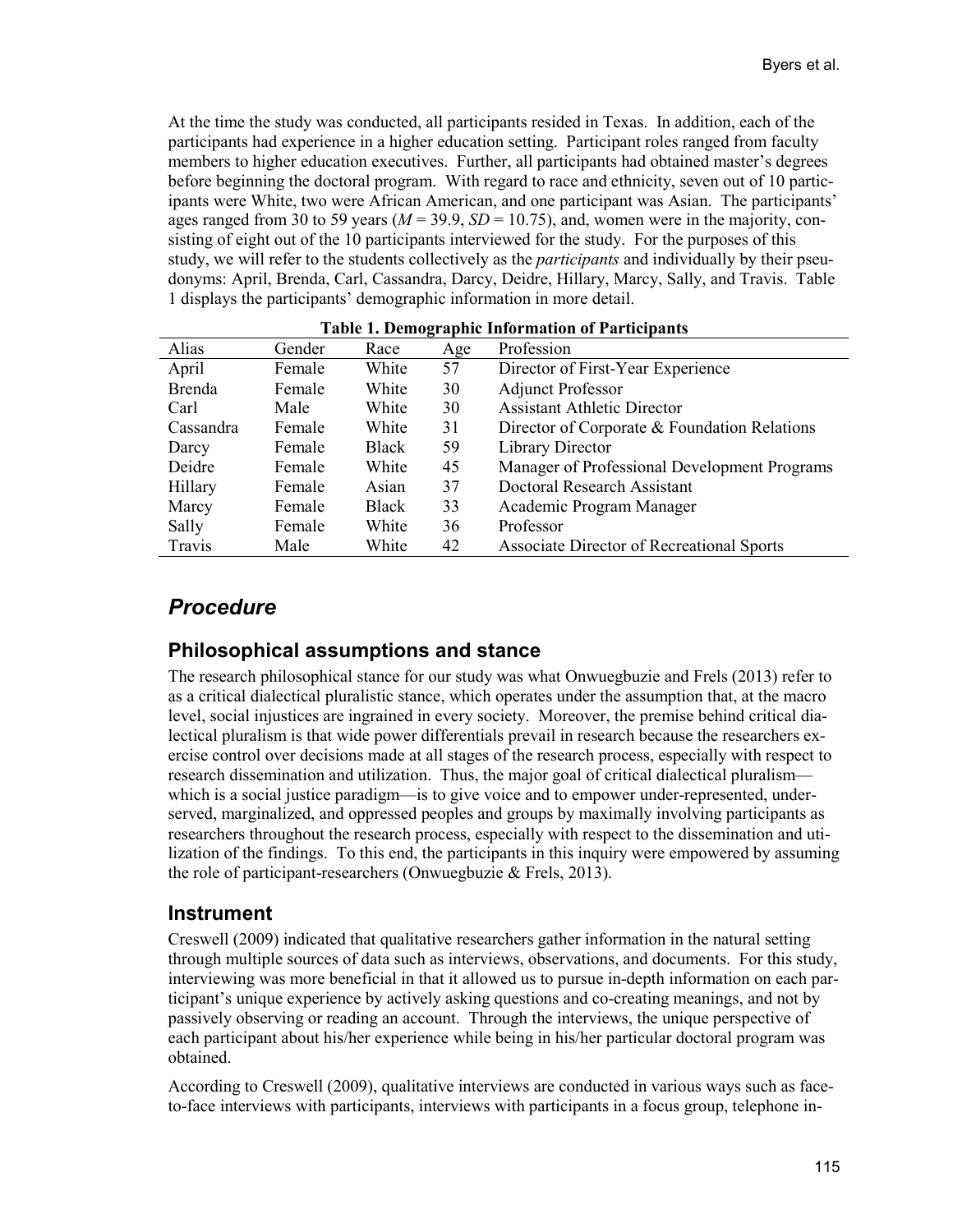terviews, and virtual (e.g., E-mail/Internet) interviews. In this study, a face-to-face interview was utilized because all participants attended, in a face-to-face format, a qualitative research methodology course as a doctoral student and/or a co-instructor. Further, for our context, we deemed that a face-to-face interview might be more beneficial than might other types of interviews in that it allowed us to obtain rich data through observing non-verbal expressions such as facial expressions and gestures that might convey significant meanings along with narratives (Denham & Onwuegbuzie, 2013).

Additionally, we utilized the interviews that were semi-structured with open-ended questions. The questions were initially co-constructed by students and co-instructors for the purpose of eliciting a unique perspective from each participant. Specifically, one of the co-instructors typed up the questions in a Word document as they were co-constructed by the participant-researchers, which she then displayed such that everyone present in the same room and those present remotely (i.e., via videoconference) could see the questions in digital form, which aided the questionediting process. Through brainstorming, each research question was discussed. The revision of each question occurred with the goal of clarifying the question and promoting meaning making. The co-constructed interview questions were as follows: (a) What influenced your choice of this particular education leadership program?; (b) What challenges, if any, have you experienced since beginning your doctoral program?; (c) What strategies, if any, have you used to address these challenges?; and (d) What benefits or rewards, if any, have you experienced as a result of being enrolled in your doctoral program? Then, via interviewing, additional follow-up questions were interactively created to obtain more in-depth information or to discover new information relevant to the topic. Using Roulston's (2010) conceptualization, these interviews were structured based on a social constructionist conception, which primarily involves the assumptions that knowledge is co-constructed by the interviewer and interviewee to "generate situated accountings and possible ways of talking about research topics" (p. 218).

Each interview was informally conducted in the classrooms either at the university itself or at the satellite campus of the university, depending upon which location the students had registered to take the class. The interview settings were selected by considering various factors that might hinder communication between the interviewers and interviewees such as noise, smell, lighting, or any other distraction. All interviewers and interviewees were seated close enough to facilitate interactions throughout the interviews, and each interview lasted between 30 minutes and 60 minutes.

### **Data collection**

A single, informal interview for each participant was the primary method used to collect data for the research study. At the beginning of the academic semester, the doctoral students enrolled in the qualitative research methodology course prepared four guiding questions for the interview, which were directly related to the objective of the interview. The students were paired off, and the course instructor granted a 75-minute period during the class period in which the dyad-based interviews were administered. Each interview was audio recorded and transcribed by the researchers, then member-checked (Lincoln & Guba, 1985), which constituted the first round of data collection for the research study. Member-checking was performed to affirm the accuracy and intent of the interview transcriptions (Huberman & Miles, 1985). Further, data were collected via a debriefing process, wherein each interviewer was interviewed by another member of the class as a means of creating an audit trail (Onwuegbuzie, Leech, & Collins, 2008). Debriefing transcriptions were prepared and added to the interview and member-checking data.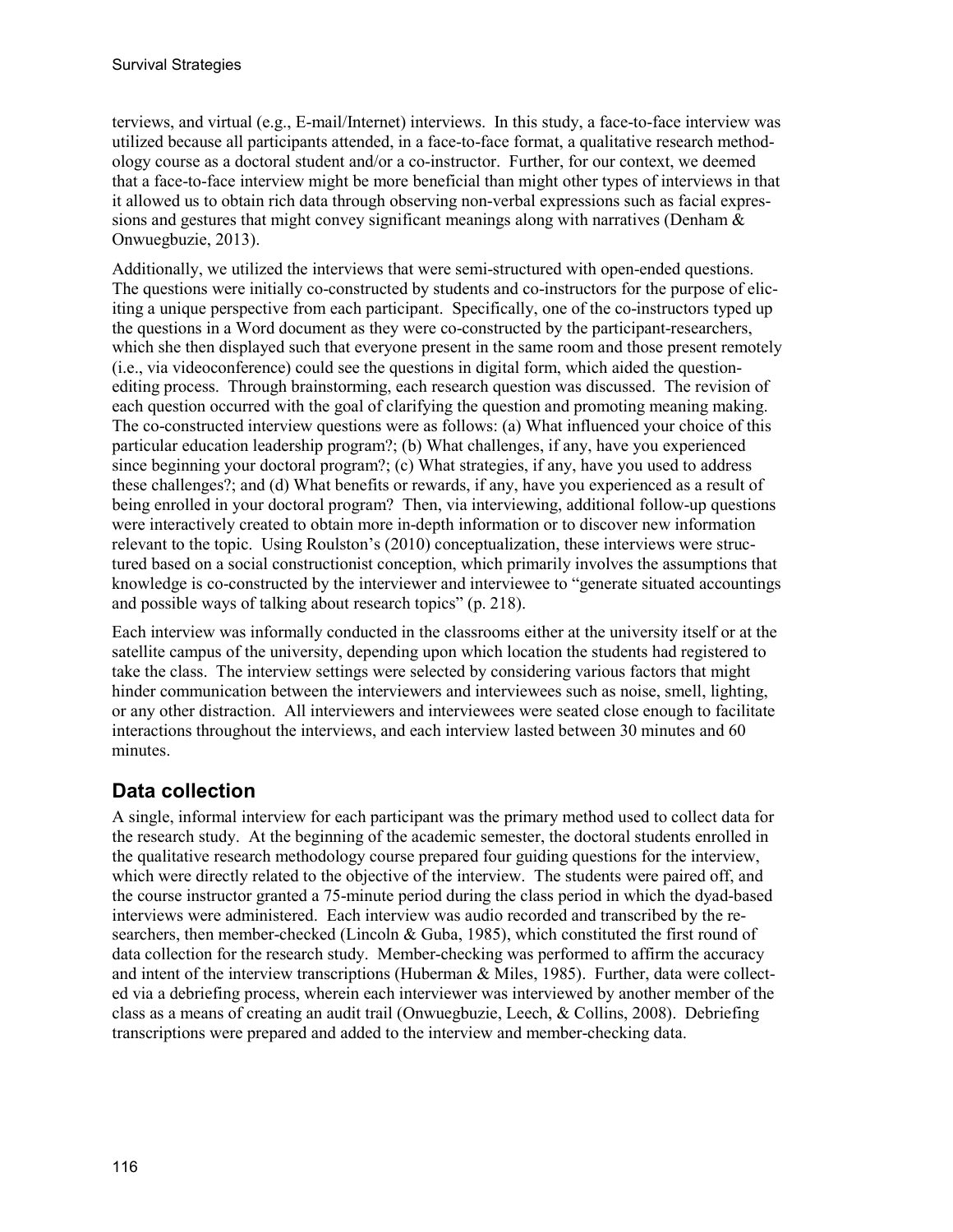### **Research design**

For the current study, each doctoral student's perspective served as the unit of analysis—namely, the case—yielding multiple cases. Because we utilized several cases to understand a general perspective of the selected doctoral students, a collective case study design was justified for the current study (Stake, 2005).

### *Legitimation*

As conceptualized in their *Qualitative Legitimation Model*, Onwuegbuzie and Leech (2007) suggested checking for threats to internal credibility (i.e., the legitimation of interpretations and conclusions of qualitative research data; Onwuegbuzie & Leech, 2007) within the research design/data collection, data analysis, and data interpretation phases of these research process categories. In the present study, we addressed each of these internal threats. Strategies used to ensure internal credibility included the following: (a) use of peer debriefing, (b) triangulation, and (c) member checks (Anfara, Brown, & Mangione, 2002). The major threats that we addressed are summarized in Table 2.

| Type of<br>Threat       | Stage of Design/<br>Legitimation                   | Description                                                                                                       | Method of Increasing Credibility                                                                                                                                                                                                                                                                                                                                                                                                                                               |
|-------------------------|----------------------------------------------------|-------------------------------------------------------------------------------------------------------------------|--------------------------------------------------------------------------------------------------------------------------------------------------------------------------------------------------------------------------------------------------------------------------------------------------------------------------------------------------------------------------------------------------------------------------------------------------------------------------------|
| Internal<br>Credibility | Research design<br>and data collec-<br>tion phase: |                                                                                                                   |                                                                                                                                                                                                                                                                                                                                                                                                                                                                                |
|                         | Ironic<br>legitimation                             | Identification of multi-<br>ple realities of the same<br>experience occurring<br>among research partici-<br>pants | Increased due to the practice of co-<br>constructing the research questions<br>and allowing each doctoral student to<br>serve in the dual and reciprocal roles<br>of researcher and participant<br>(Onwuegbuzie & Frels, 2013); there-<br>fore, each researcher maintained an<br>"emtic" perspective, which Onwueg-<br>buzie $(2012, p. 205)$ coined to refer to<br>the place where emic (i.e., insider)<br>and etic (i.e., outsider) viewpoints are<br>maximally interactive. |
|                         |                                                    |                                                                                                                   | This emtic perspective assisted us in<br>gaining deeper insights into each par-<br>ticipant's responses and in the subse-<br>quent significance of researcher inter-<br>pretations.                                                                                                                                                                                                                                                                                            |
|                         | Paralogical<br>legitimation                        | Represents that aspect<br>of legitimation that re-<br>veals paradoxes                                             | Increased by conducting debriefing<br>interviews, wherein each participant-<br>researcher was interviewed by another<br>participant-researcher as a means of<br>creating an audit trail (Onwuegbuzie,<br>Leech, $& Collins, 2008).$                                                                                                                                                                                                                                            |

| Table 2. Threats to Internal and External Credibility, Manifestations in Current Study, |
|-----------------------------------------------------------------------------------------|
| and Method of Increasing Credibility                                                    |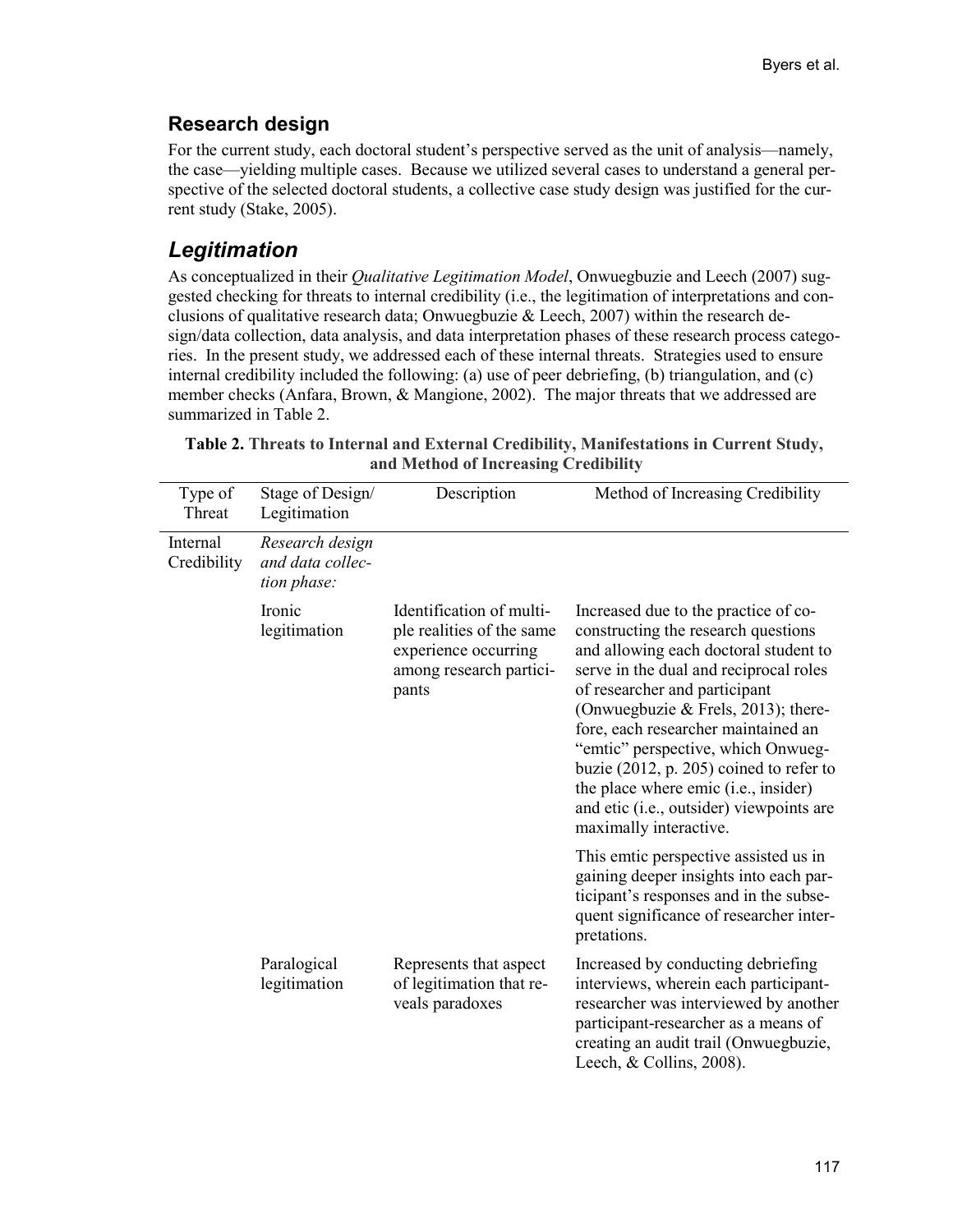| Type of<br>Threat | Stage of Design/<br>Legitimation | Description                                                                                                                                                                                                                                       | Method of Increasing Credibility                                                                                                                                                                                   |
|-------------------|----------------------------------|---------------------------------------------------------------------------------------------------------------------------------------------------------------------------------------------------------------------------------------------------|--------------------------------------------------------------------------------------------------------------------------------------------------------------------------------------------------------------------|
|                   | Embodied<br>legitimation         | Assessment of the re-<br>searchers' knowledge<br>base vs. the level of<br>expertise in interpreting<br>the data                                                                                                                                   | Increased by including the two quali-<br>tative research instructors as part of<br>the research team.                                                                                                              |
|                   | Structural<br>corroboration      | Use of multiple types<br>of data to validate sup-<br>port of or to negate the<br>interpretation of the<br>data                                                                                                                                    | Use of verbal and non-verbal data col-<br>lection served to provide stronger evi-<br>dence of structural corroboration in<br>data interpretation.                                                                  |
|                   | Observational<br>bias            | Inadequate amount of<br>observational data col-<br>lected                                                                                                                                                                                         | Increased via all researchers serving<br>in dual roles (i.e., as both researchers<br>and participants) in the initial inter-<br>views, in the debriefing interviews,<br>and in the member checking inter-<br>view. |
|                   | Reactivity                       | Possible change in par-<br>ticipants' natural or true<br>responses due to know-<br>ing they are participat-<br>ing in a study                                                                                                                     | Increased via all researchers serving<br>in dual roles (i.e., as both researchers<br>and participants) in the initial inter-<br>views, in the debriefing interviews,<br>and in the member checking inter-<br>view. |
|                   | Data analysis<br>phase:          |                                                                                                                                                                                                                                                   |                                                                                                                                                                                                                    |
|                   | Descriptive<br>validity          | Accuracy of researcher<br>documentation (cf.<br>Maxwell, 1992)                                                                                                                                                                                    | Increased via use of both formal and<br>informal member checking tech-<br>niques.                                                                                                                                  |
|                   | Interpretive<br>validity         | Extent to which a re-<br>searcher's interpreta-<br>tion of an account rep-<br>resents an understand-<br>ing of the perspective<br>of the group under<br>study and the meanings<br>attached to their words<br>and actions (cf. Max-<br>well, 1992) | Increased via use of both formal and<br>informal member checking tech-<br>niques.                                                                                                                                  |
|                   | Observational<br>bias            | Inadequate amount of<br>data analyzed                                                                                                                                                                                                             | Increased via the use of peer debrief-<br>ing techniques, which provided for the<br>revelation of previously uninvestigat-<br>ed data assumptions.                                                                 |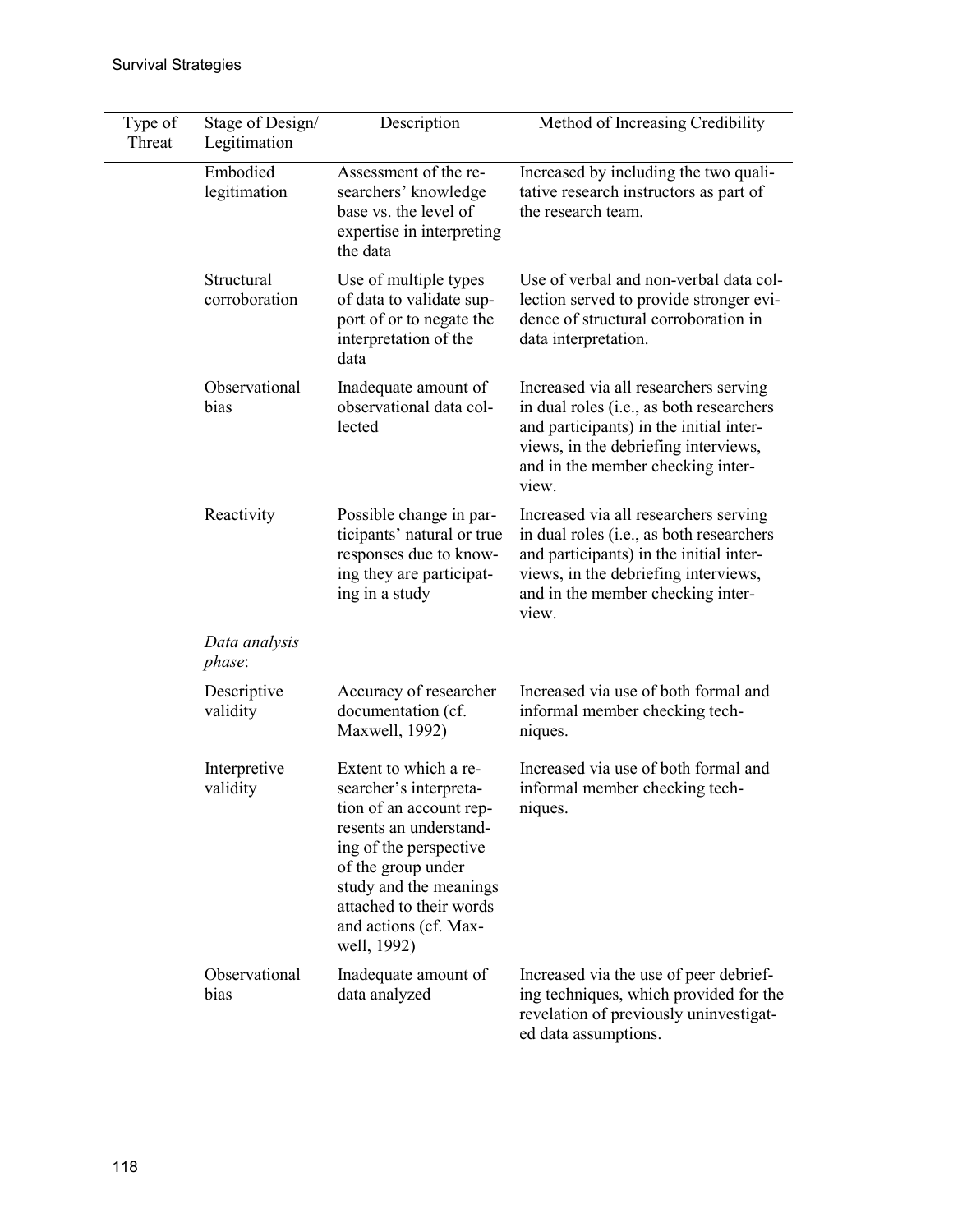| Type of | Stage of Design/                | Description                                                                                                                                                                                                                   | Method of Increasing Credibility                                                                                                                                                                     |
|---------|---------------------------------|-------------------------------------------------------------------------------------------------------------------------------------------------------------------------------------------------------------------------------|------------------------------------------------------------------------------------------------------------------------------------------------------------------------------------------------------|
| Threat  | Legitimation                    |                                                                                                                                                                                                                               |                                                                                                                                                                                                      |
|         | Researcher bias                 | Researcher-based pas-<br>sive personal bias such<br>as personality, gender,<br>ethnicity; and active<br>personal bias such as<br>researcher mannerisms<br>or actions that may in-<br>fluence the partici-<br>pants' behaviors | Increased via the use of peer debrief-<br>ing techniques, which allowed for<br>thick and rich meaning of the data and<br>provided for a reflection of possible<br>threats of bias by the researcher. |
|         | Data interpreta-<br>tion phase: |                                                                                                                                                                                                                               |                                                                                                                                                                                                      |
|         | Confirmation<br>bias            | Existence of a possible<br>alternative explanation<br>of new data when there<br>might be a tendency to<br>base interpretations of<br>these new data on prior<br>hypotheses                                                    | Increased via a series of individual<br>debriefing interviews of all the partic-<br>ipants, as well as a focus group de-<br>briefing interview involving most of<br>the participants.                |
|         | Illusory correla-<br>tion       | Tendency to identify a<br>relationship among en-<br>tities when no such re-<br>lationship exists                                                                                                                              | Increased via a series of individual<br>debriefing interviews of all the partic-<br>ipants, as well as a focus group de-<br>briefing interview involving most of<br>the participants.                |
|         | Causal error                    | Erroneously concluding<br>causality without veri-<br>fication of this interpre-<br>tation                                                                                                                                     | Increased via a series of individual<br>debriefing interviews of all the partic-<br>ipants, as well as a focus group de-<br>briefing interview involving most of<br>the participants.                |
|         | Effect size                     | Use of qualitative cate-<br>gorizations to interpret<br>the meaning of ob-<br>served behavior and<br>word patterns                                                                                                            | Increased via a series of individual<br>debriefing interviews of all the partic-<br>ipants, as well as a focus group de-<br>briefing interview involving most of<br>the participants.                |

## *Analysis*

We entered the interview transcriptions as separate cases—but one project—into a qualitative data software program, namely, QDA Miner Version 4.0.3 (Provalis Research, 2011), to facilitate a constant comparison analysis (Glaser & Strauss, 1967). When conducting constant comparison analysis, we hoped to generate a theory or a set of themes (Leech & Onwuegbuzie, 2008). During the constant comparison analysis, multiple readings of each transcription were necessary in order to generate codes that were descriptive of the data and to reach a level of saturation that would allow the theory to emerge. According to Glaser (1965), constant comparison analysis is conducted to generate theory by using a more systematic and exhaustive process. Additionally, we chose to use constant comparison analysis due to the depth and flexibility provided in the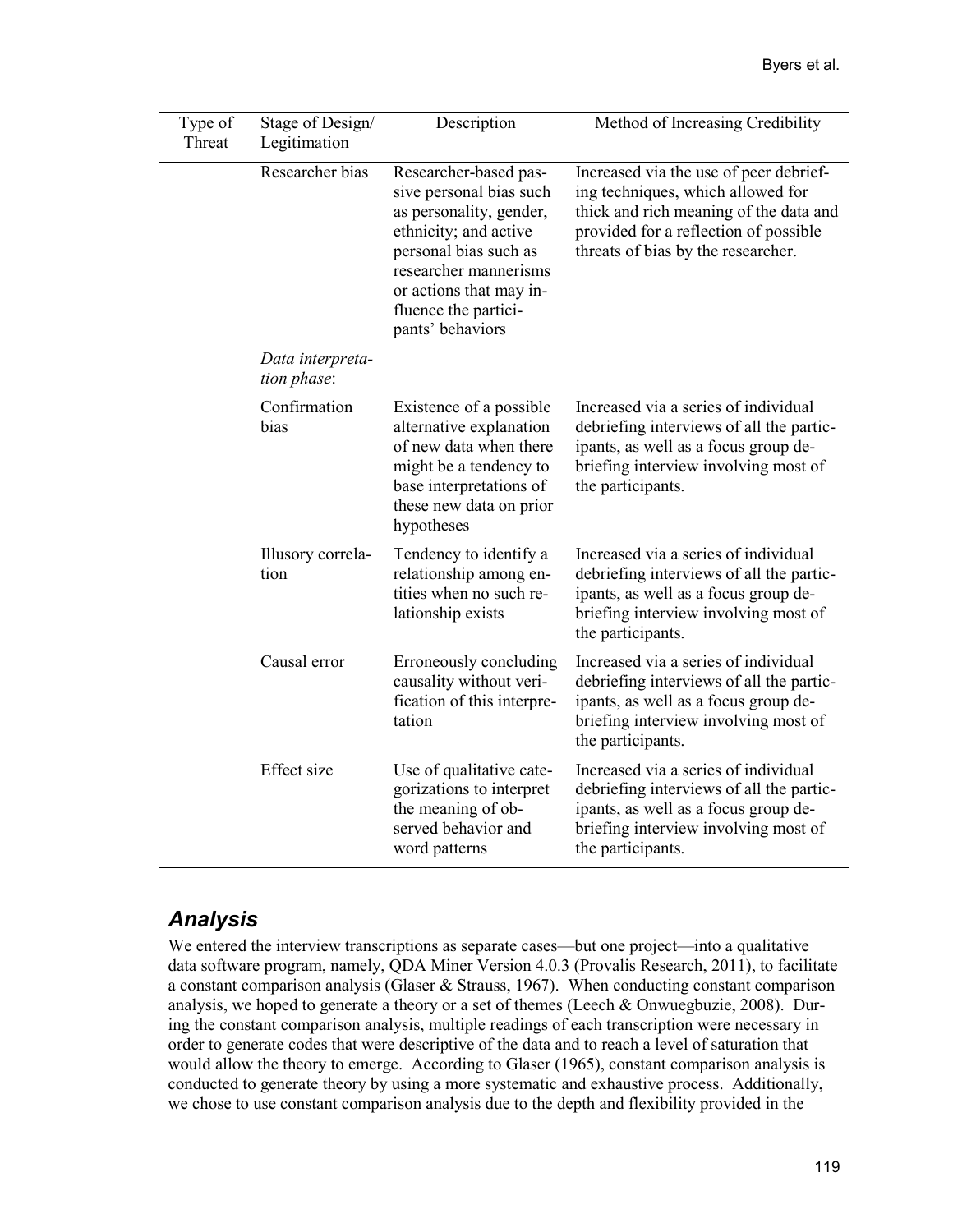analysis of qualitative data (Glaser, 1965). As outlined by Leech and Onwuegbuzie (2008), this approach may be applied within a single study to analyze qualitative-based sources of data comprising observations, interviews, documents, and images. Furthermore, we employed the use of Strauss and Corbin's (1998) approach to examine each set of interview responses by undergoing the following three analytical stages, namely: open coding, axial coding, and selective coding. In the open coding stage, 43 codes were created and added during the second and third readings of the interviews within QDA Miner. These coding choices were determined from our interpretations of the data (Carley, 1993). Further, we used classical content analysis (Berelson, 1952) to determine the frequencies of the themes extracted via the constant comparison analysis consistent with Leech and Onwuegbuzie's (2007) call for using multiple qualitative data analysis techniques whenever appropriate and possible.

After the themes had been extracted via constant comparison analysis, they were subjected to a correspondence analysis, which is a multivariate analysis and graphical technique that allows researchers to conduct a cross-case analysis of emergent themes. Specifically, a correspondence analysis is an exploratory multivariate technique that involves factoring categorical (i.e., nominal level) variables and graphing them (i.e., mapping them) in a property space that displays their associations in multiple (i.e., two or more) dimensions (Michailidis, 2007). The QDA Miner 4.0.3 software program (Provalis Research, 2011) was used to conduct the correspondence analysis. This analysis represented what Onwuegbuzie and Combs (2010) referred to as a *crossover mixed analysis*, whereby the analysis types associated with one tradition (i.e., quantitative analysis: correspondence analysis) were used to analyze data associated with a different tradition (i.e., qualitative data: emergent themes)—thereby being consistent with our critical dialectical pluralist stance (Onwuegbuzie & Frels, 2013). Specifically, we utilized a qualitative-dominant crossover mixed analysis wherein the qualitative analysis was dominant, while, simultaneously, we deemed the addition of quantitative analysis as being helpful in providing richer data and interpretations (Onwuegbuzie & Combs, 2010). Moreover, conducting a correspondence analysis ensured that we did not engage in what Bazeley (2009) refers to as a *superficial reporting of themes* in which "qualitative researchers rely on the presentation of key themes supported by quotes from participants' text as the primary form of analysis and reporting of their data" (p. 6).

As part of the data analysis, we analyzed each interview with respect to the nonverbal behaviors exhibited by participants. Specifically, we analyzed these nonverbal data via Gorden's (1980) four basic nonverbal modes of communication, Ekman's (1999) *Neurocultural Model of Facial Expression* for observing innate facial expressions, and McNeill's (1992) classification scheme of gestures. Examining the nonverbal cues of all the participants provided a more in-depth understanding of the participants' experiences.

# **Results**

## *Constant Comparison Analysis*

A constant comparison analysis was performed on the data. This method involved reading through each transcript and identifying any significant motifs communicated. These motifs were coded and examined for any idea patterns, or themes (Straus & Corbin, 1998). This analysis revealed 43 codes that were organized into five major themes: (a) compartmentalization of life, (b) outside support systems, (c) justification for participation in program, (d) emotional status, and (e) structure of program. The organization of these codes into themes can be viewed in Table 3.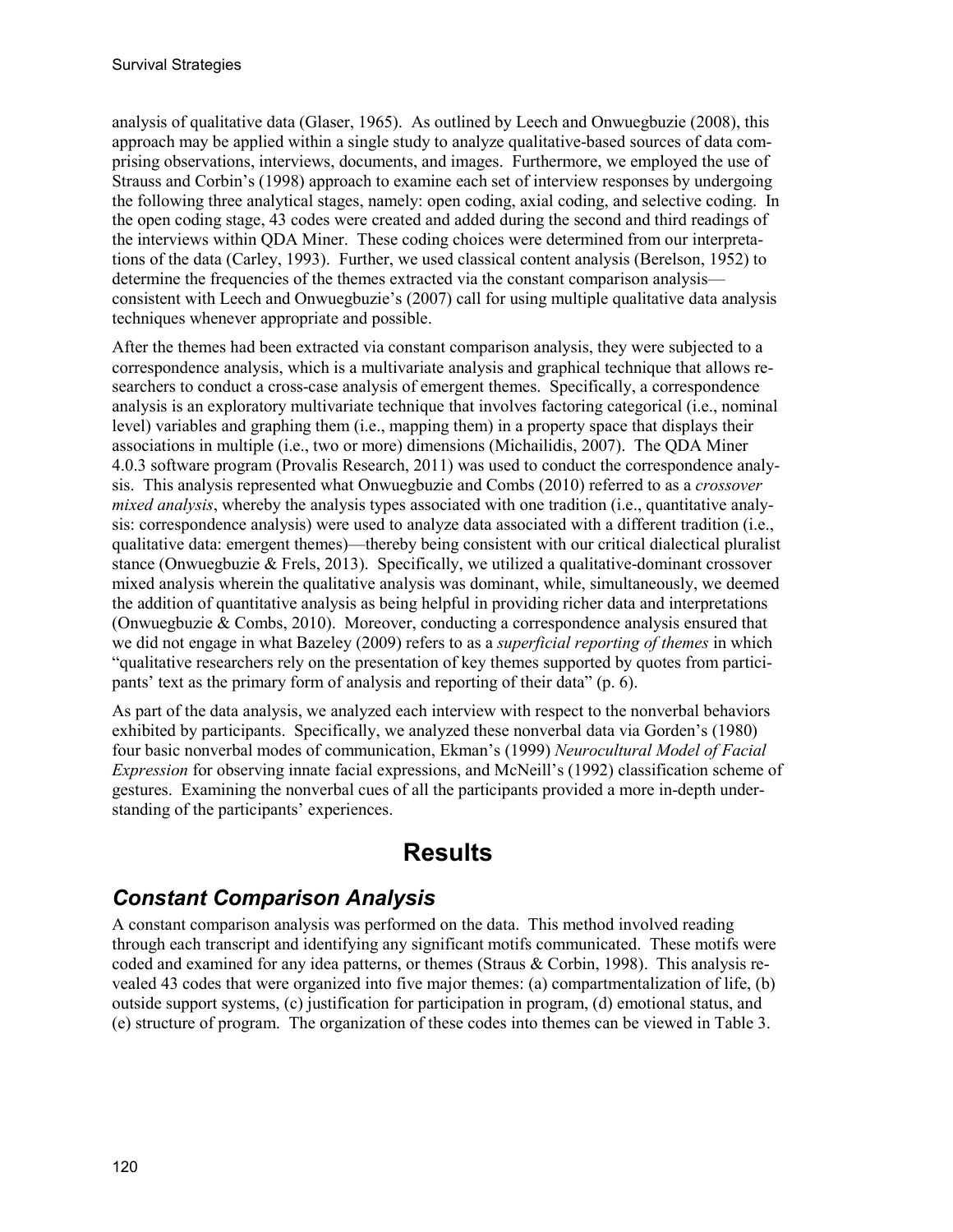## *Classical Content Analysis*

The classical content analysis followed the constant comparison analysis. Based on coding frequency, the participants placed the most emphasis on the codes *confidence*, *children*, *doctoral program*, *cohort structure*, *employmen*t, and *proximity*. The 43 codes were assigned to approximately 730 different chunks of data within the 10 transcribed interviews. Overall, the codes associated with the theme *compartmentalization of life* occurred most frequently, as compared to codes associated with other themes. Table 4 displays the frequency for the prominent code within each theme.

| <b>Table 3. Constant Comparison Analysis: Themes and Their Codes</b> |                                                                                                                                                                                                                                                  |  |  |
|----------------------------------------------------------------------|--------------------------------------------------------------------------------------------------------------------------------------------------------------------------------------------------------------------------------------------------|--|--|
| Theme                                                                | Codes Used                                                                                                                                                                                                                                       |  |  |
| Compartmentalizing Life                                              | Driving, eating, exercise, faith family obligations, social life,<br>studying, travel, employment, organization, relationships, time<br>management                                                                                               |  |  |
| <b>Outside Support Systems</b>                                       | Children, parents, spouse                                                                                                                                                                                                                        |  |  |
| Justifications for Participation<br>in Program                       | Background, courses, department of education, doctoral pro-<br>gram, educational leadership, K-12, master's program, public<br>school, research interest, opportunities - athletics, opportuni-<br>ties – professional, opportunities – teaching |  |  |
| <b>Emotional Status</b>                                              | Complaining, confidence, guilt, happy, procrastinating, rejec-<br>tion, worry, emotional crisis                                                                                                                                                  |  |  |
| <b>Structure of Doctoral Program</b>                                 | Proximity – home, international students, proximity – univer-<br>sity, proximity – satellite university center, tuition, references<br>to cohort, skills gained – reading/writing, time to obtain degree                                         |  |  |

| Table 4. Classical Content Analysis: Prominent Code within Each Theme |
|-----------------------------------------------------------------------|
| and Their Frequencies                                                 |

|                                               |                                                 |           | Frequency of All |                    |
|-----------------------------------------------|-------------------------------------------------|-----------|------------------|--------------------|
|                                               |                                                 |           | Codes Within     | $%$ Code           |
|                                               |                                                 | Frequency | Respective       | <b>Used Within</b> |
| Prominent Code                                | Category/Theme                                  | of Code   | Theme            | Theme              |
| Employment                                    | Compartmentalizing<br>Life                      | 48        | 247              | 19.43              |
| Doctoral program                              | Justification for Par-<br>ticipation in Program | 46        | 207              | 22 22              |
| Reference to cohort                           | <b>Structure of Doctoral</b><br>Program         | 33        | 152              | 21.71              |
| Children                                      | <b>Outside Support Sys-</b><br>tems             | 40        | 89               | 44.94              |
| Confidence                                    | <b>Emotional Status</b>                         | 19        | 41               | 46.34              |
| NOTE: Obtained using QDA Miner Version 4.0.3. |                                                 |           |                  |                    |

The most dominant theme, compartmentalization of life, permeated the experiences of all participants. Each individual discussed how her/his doctoral program experience caused her/him to feel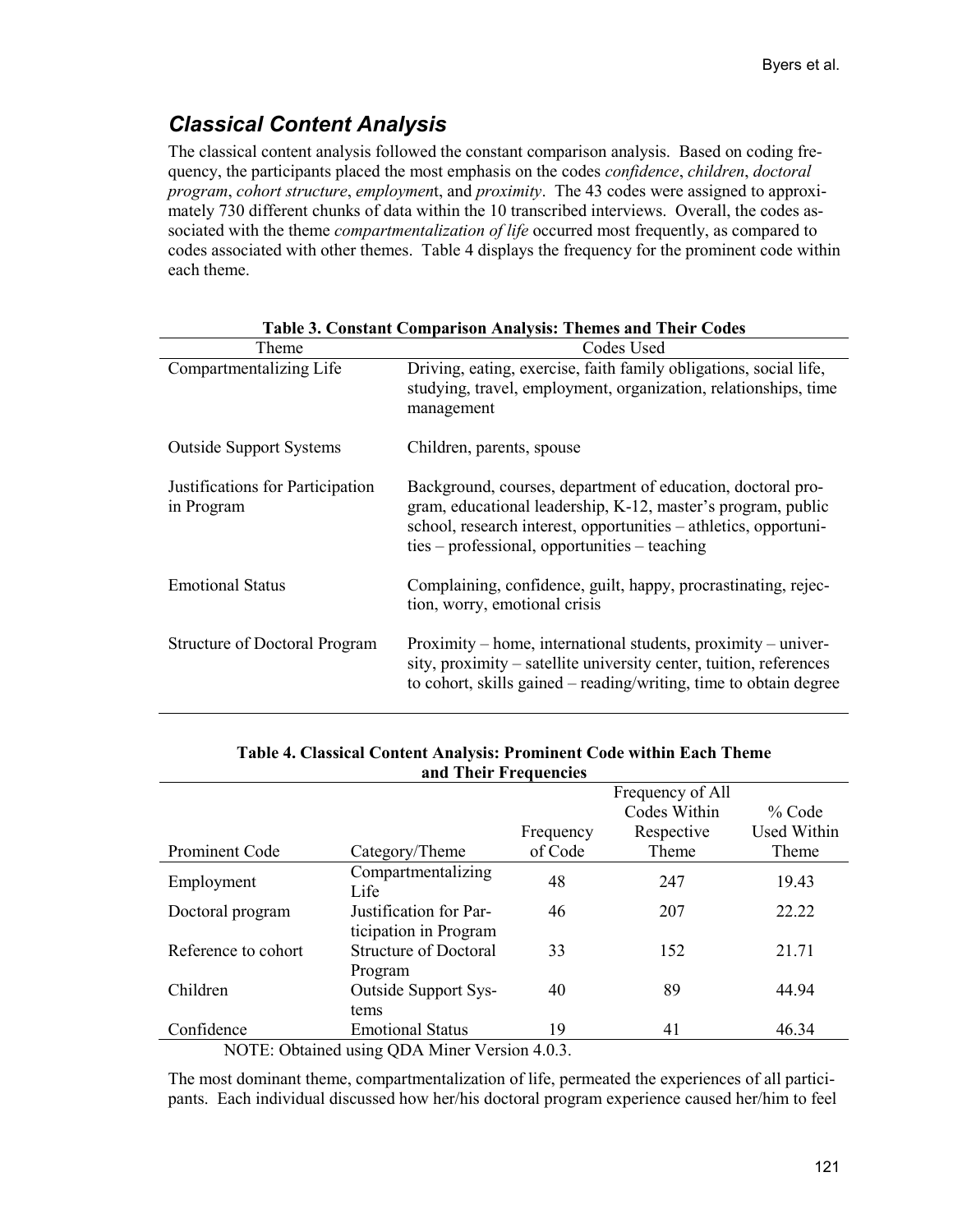as if she/he was separating her/his identity. The participants discussed *family obligations*, *relationships*, *work*, and *studying* as taking up a great deal of their time. One of the participants, April, explained, "The biggest challenge obviously is time management and juggling a full time job, a full time life that we all have, and a full time program." Another participant, Brenda, discussed the difficulties of being in the program while still taking care of her young son:

And just arranging my life around school, at that time part-time adjunct work, and my son who at 6 months was still nursing and still very dependent on me being at home with him and taking care of him, was very overwhelming.

Several participants also reflected on how to incorporate *social lives*, *travel,* and *exercise* into their busy lives, thereby adding more responsibilities to an already full schedule. Darcy referenced her *faith* as being both key to her identity and to her overall well-being while being involved in the program, stating "The foundation with coping with all of my challenges: I am a woman of faith." Further, because of these multiple roles, *time management* and *organization* were mentioned as skills to master in order to achieve success in all roles:

I would say…time management. I've always been one where I pride myself on being organized and think that is totally challenging. It has helped me a great deal and then at the same time, I find myself having to make serious, serious decisions and choices around what's a priority and I have to seriously prioritize you know, work, life, school, and things that that I thought were extremely important to me.

Perhaps because of the toll that the multiple roles were taking upon the doctoral students, they seemed to feel the need to justify their participation in the program with mentions of their *academic backgrounds*, *qualifications*, and *future goals*. This justification became the second most common emergent theme. The idea of the doctoral program being the next logical step following their previous educational and employment experiences permeated the transcripts, exemplified by Marcy's statement, "When I was an undergrad, I knew at that point and time that I wanted to go into graduate school and that I wanted to pursue a doctorate." Furthermore, many of the discussions of the challenges the program presented were tempered with discussion of the *opportunities* that would be afforded them upon completion of the degree. Travis explained:

I thought that would be that would be great if could do that here because I mean that opens a lot of doors for me, it opens the possibility of either going into teaching which I could love to do, directing a large academic outdoor program which I would love to do, um, or going into administration of some capacity whether that be as a dean or vice president or president you never know.

The third most common theme that emerged centered on the program structure itself. This theme included mentions of the *cohort structure*, the *proximity* of the institution, and the *skills gained* as a result of the program. The *cohort structure* was mentioned with particular importance. Participants deemed it a positive support system that provided the empathy and encouragement necessary to continue on in the program. Sally explained:

The thing that I've enjoyed most about the program has probably been the camaraderie of the cohort. I have met friends, made friends, met people, totally different walks of life. Um, got to know them, not only on a student-cohort type relationship, but also personal relationships with some, and to know that they are going through the st- *[sic]* same struggles, if you will, that I am facing, it makes me feel not so alone.

The code *proximity* was a key point for the majority of the participants within the program structure theme. As previously mentioned, this particular group of students was divided in a way that allowed each to participate in the program at their preferred location (i.e., the actual university vs. the satellite campus) while being connected through ITV. By being able to take classes at a loca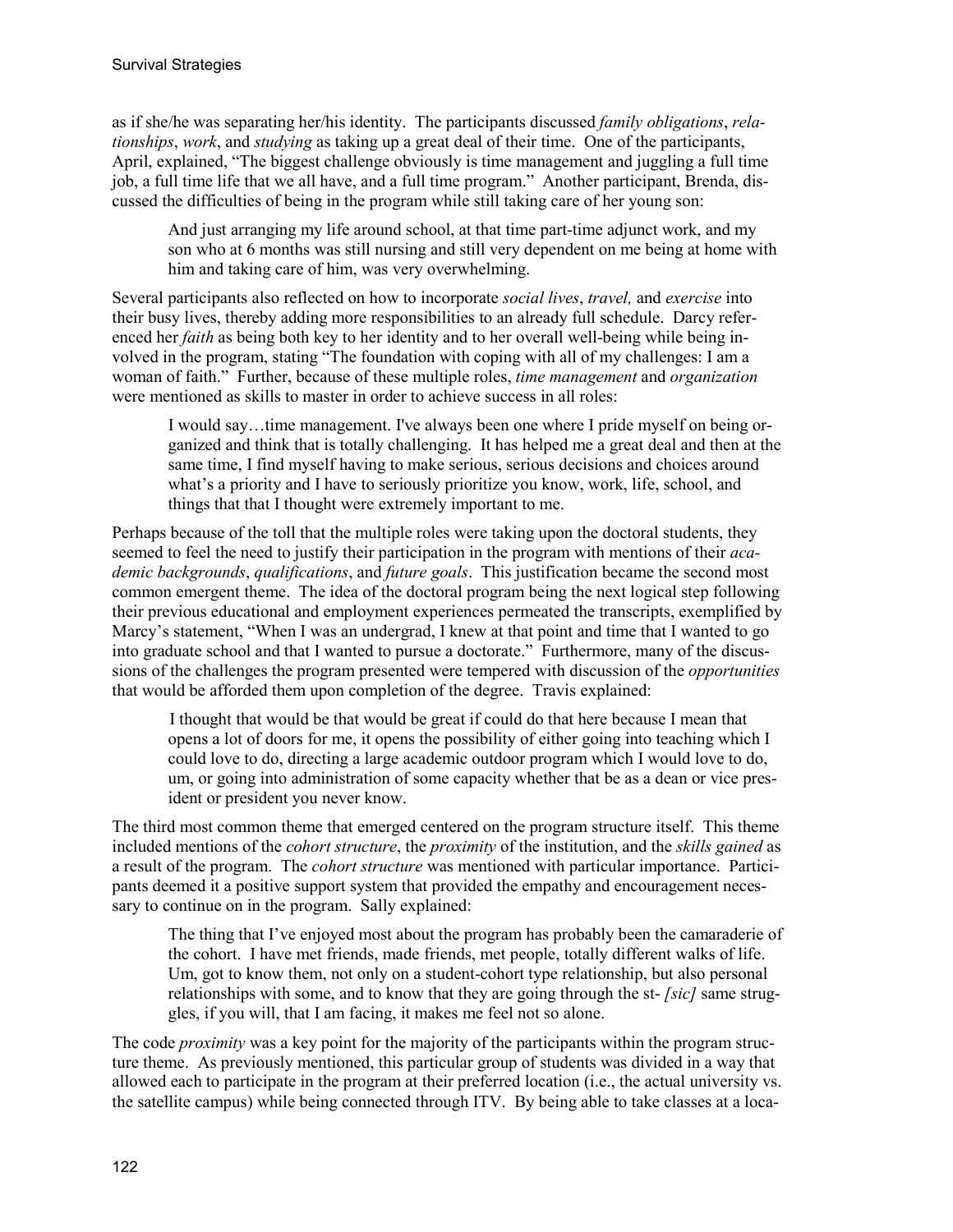tion that was convenient for each of them, each individual was able to take the initiative to apply for the program and, thus, mitigate any challenge of travel. Brenda commented that it was "much easier for me in my current life situation to stay in the town I lived in."

The participants further put emphasis on the *skills gained* as a result of the program's structure and requirements. Although some initially complained about the program's rigorous requirements (e.g., development of reading and writing skills), these exercises were deemed as ultimately beneficial areas of learning: "I am becoming a better student. I'm becoming a better writer. I'm becoming a better analyzer," explained Brenda. Even though the challenges were numerous, Travis remarked, "I've always been big on challenging myself and I have this self-satisfaction of knowing that I'm, ah, I'm doing this."

Even with acknowledgement that the challenges were beneficial, the participants still felt the strain and stress of the program requirements. Every individual mentioned the creation and use of an outside support system, which was the fourth most common emergent theme. Key support structures included *children*, *parents*, and *spouses*. It appeared that many of the participants considered success unattainable if not for the support that they received from these outside systems. Travis summed it up with the statement, "Having an understanding family is a huge help."

However, even with a support system, the challenge of being a full-time doctoral student was ardent. Because of this challenge, the participants commented often on their emotional status, the fifth most common theme. They often felt *guilt* (i.e., feeling that their studies were taking time away that could be spend with family or friends) and *worry* (i.e., concerned that they might not be able to meet the challenges of the program). These feelings led to mentions of *rejection*, *complaints*, and *emotional crises*. April discussed the pressure, revealing that she felt anxiety due to "not meeting those expectations as planned and uh and then, then thinking, you know, reevaluating, why am I doing this again why am I putting myself through this again?" However, there were also discussions about *happiness* and *confidence* in regards to experiencing success in the program. Several participants mentioned how much they had grown and learned from their experiences, such as Hillary: "I learned endurance and diligence. Also, the good thing is I learned is that I can do it. I feel confident." Another student, Brenda, went on to explain, "I'm doing better, I'm reading better, and I'm thinking about things differently." It was interesting to note that, although each person had a very unique background (e.g., agriculture, criminal justice, psychology, mathematics), they all experienced these similar emotions and concerns.

### *Correspondence Analysis of Themes*

Figure 2 illustrates the 10 participants mapped, via correspondence analysis, onto the space that displays the five emergent themes (i.e., compartmentalization of life, outside support systems, justification for participation in program, emotional status, and structure of program). This figure shows how the participants related to each other in regard to these five themes. In the top left quadrant, it can be seen that Hillary and Sally clustered together nearest to the theme of structure of program and somewhat close to the theme of justification for participation in program. In the top right quadrant, it can be seen that Brenda and Travis clustered together nearest to the theme of outside support systems and somewhat close to the theme of compartmentalization of life. In the bottom right quadrant, it can be seen that April, Cassandra, Marcy, and Darcy clustered together nearest to the theme of compartmentalization of life and somewhat close to the theme of emotional status. Finally, in the bottom left quadrant, it can be seen that Carl was by himself close to the theme of justification for participation in program.

Interestingly, the four participants in the upper (left or right) quadrants represented all four doctoral students who simultaneously were raising one or more young children (i.e., Deidre, Hillary, Sally, Travis), whereas the six participants in the bottom (left or right) quadrants represented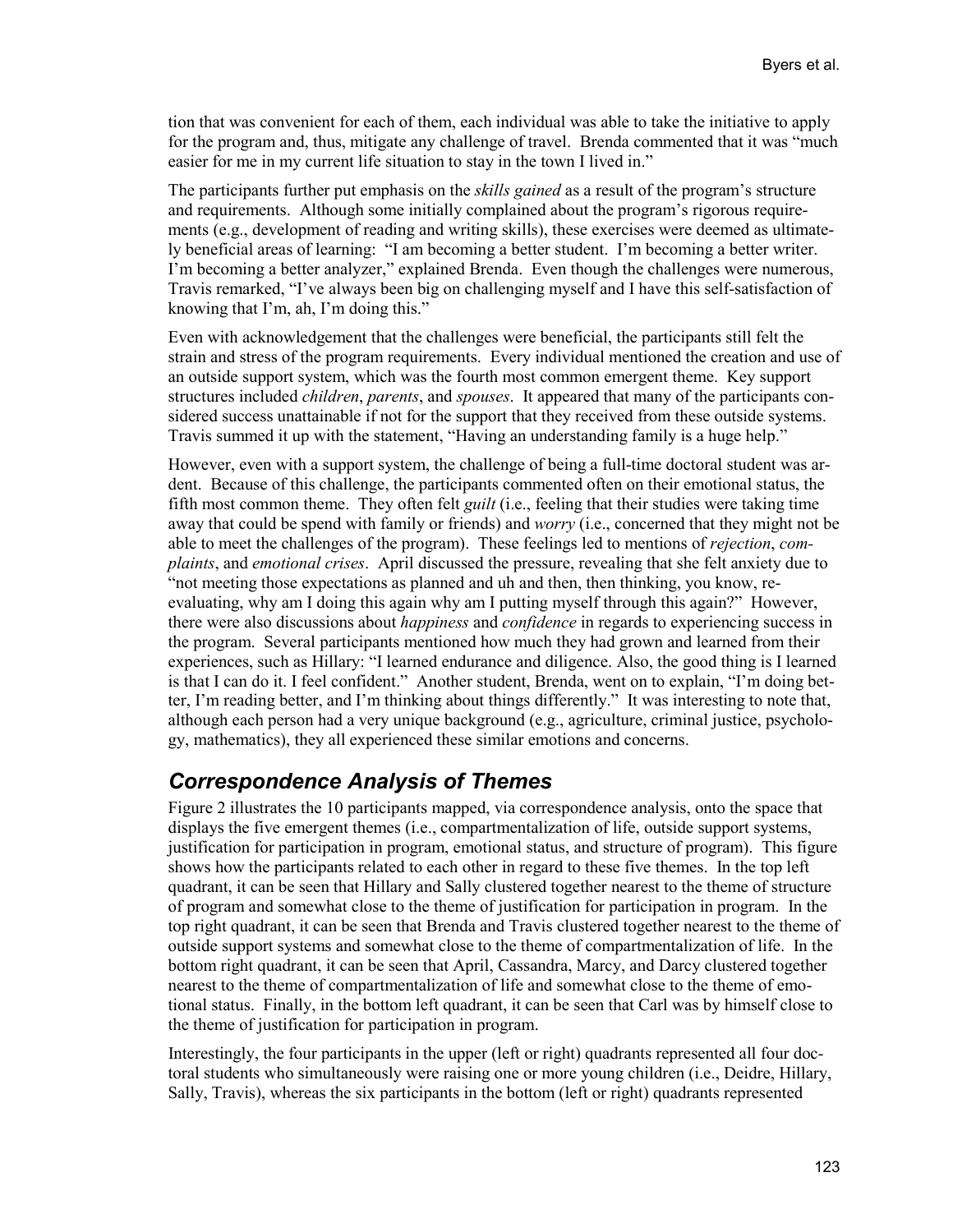those doctoral students who either had no children at all (i.e. Deidre, Carl, Marcy) or who had offspring who were no longer young children (i.e., Darcy, April). These two clusters provided compelling evidence of what we called a *dependent children* metatheme, wherein, to a significant degree, the participants' doctoral experiences occurred as a function of whether or not they had one or more dependent children while they pursued their doctoral degrees.



**Support** = Outside support systems

**Justification** = Justification for participation in program

**Emotional** = Emotional status

#### **Figure 2. Correspondence analysis plot of the five emergent themes.**

### *Analysis of Nonverbal Communication Data*

Of Ekman's (1999) 15 fundamental emotions that are associated with innate facial expressions and that are all distinguishable from each other (i.e., amusement, anger, contempt, contentment, disgust, embarrassment, excitement, fear, guilt, pride in achievement, relief, sadness/distress, satisfaction, sensory pleasure, shame), the participants displayed between two (Carl) and 11 (April) fundamental emotions. Interestingly, the most dominant emotion exhibited was pride in achievement ( $n = 10$ ; which means that all participants expressed this emotion at some point during the interviews), followed by satisfaction  $(n = 8)$  and excitement  $(n = 7)$ . In fact, in general, positive emotions were displayed much more than were negative emotions by the participants. The most common negative emotion displayed was guilt ( $n = 5$ ), followed by sadness ( $n = 4$ ) and fear (*n* = 3). All other negative emotions were exhibited by two (embarrassment) or less (anger, contempt, shame yielded  $n = 1$ ; disgust was not exhibited by any participant) participants. Thus, despite the challenges faced by the study participants, consistent with the verbal responses, they were overall positive about their doctoral experiences.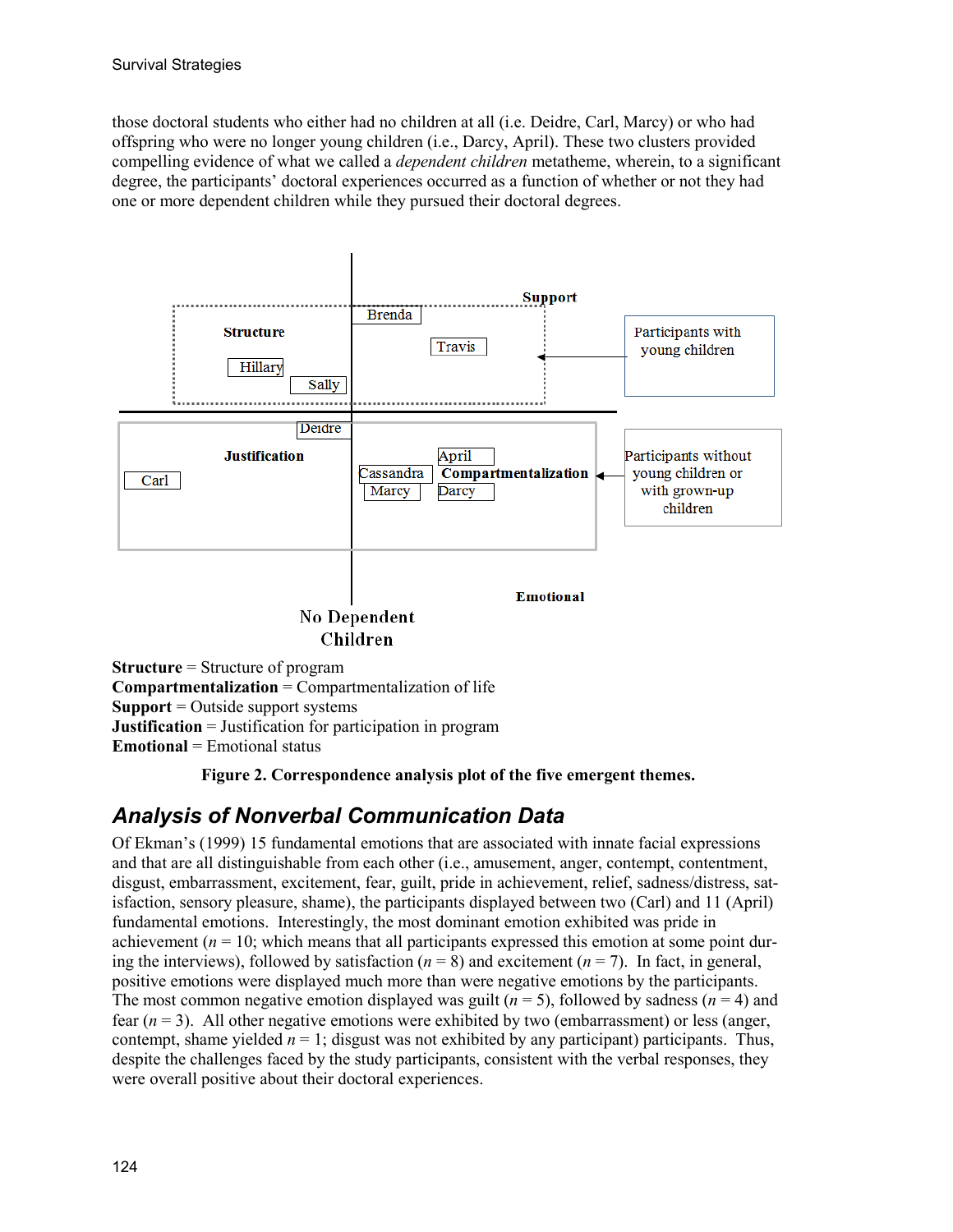### **Discussion**

The pursuit of a doctoral degree has been characterized by high attrition rates that range from 33% to 70% (cf. Gardner & Gopaul, 2012; Ivankova & Stick, 2007; Jiranek, 2010; Kim & Otts, 2010). As concluded by M. Jones (2013) "To ensure greater success in the doctoral graduate process, supervisors and institutions must have an understanding of the issues which arise through this task" (p. 83). Thus, the present study represents an attempt to provide greater understanding of the issues that are most pertinent to doctoral students that threaten the attainment of their doctorate degrees—using qualitative research techniques that have been underutilized by researchers. Indeed, our study is unique in at least five ways. First, it is one of the few studies wherein qualitative research techniques have been used to examine stress and coping of doctoral students from the field of education. Second, this inquiry represents one of the few studies wherein doctoral students representing a whole cohort were examined. Third, this investigation represents one of the only studies in which a critical dialectical pluralism philosophical lens was used to study the underlying phenomena, thereby allowing the participants also to serve as researchers and vice versa. Fourth, this study represents the first study to use mixed analysis techniques (e.g., combining constant comparison analysis with correspondence analysis) to examine doctoral students' perceptions of challenges and coping methods. Fifth, this investigation represents the first explicitly to incorporate the collection, analysis, and interpretation of nonverbal communication data into the research design to study doctoral student perceptions—with the use of nonverbal communication data being grossly underutilized over the last two decades in qualitative research studies (Denham & Onwuegbuzie, 2013). The use of nonverbal communication data increased the rigor of the present study by allowing the researchers to fulfill one or more of five purposes relative to the verbal communication data collected, either a priori, a posteriori, or iteratively: (a) to *corroborate* speech narrative (i.e., triangulation); (b) to *capture* underlying messages (i.e., complementarity); (c) to *discover* nonverbal behaviors that contradict the verbal communication (i.e., initiation); (d) to *broaden* the scope of the understanding (i.e., expansion); and/or (e) to *create new directions* based on additional insights (i.e., development) (Denham & Onwuegbuzie, 2013).

The findings of this study provide insights into the common experiences of doctoral students, identifying the ways in which doctoral students might be encouraged to persist to degree attainment. In the present investigation, to varying degrees, all four domains of problems among doctoral students emerged that were identified by Pyhältö et al. (2012), namely, general working processes, domain-specific expertise, supervision and the scholarly community, and resources—and illustrating how the first year of the doctoral program represents the most difficult period of adjustment (Hockey, 1994). The interview responses also revealed that the majority of the students were challenged with multiple roles that were simultaneously imposed on each student (i.e., family obligations, social relationship, and work responsibilities) and rigorous program standards that required high levels of academic skills. This finding is consistent with other findings about the personal and academic challenges that might be experienced by doctoral students in pursuing their doctoral degrees (e.g., Gardner, 2009a, 2013; E. A. Jones, 2010; Onwuegbuzie, Rosli, Ingram, & Frels, 2014). This result concerning the challenge to doctoral students who are faced with the task of negotiating multiple roles also is consistent with Maher et al.'s (2004) observation that women most often are distracted from their academic endeavors by their maternal responsibilities. Additionally, incorporating multiple roles and responsibilities into their lives appeared to be associated with negative emotions such as guilt, worry, rejection, and emotional crises. This finding is consistent with Moyer et al. (1999), who documented that diversions—which, in the present inquiry, resulted from the doctoral students' multiple roles and responsibilities threatened their emotional and psychological well-being. One of the study participants highlighted the pressures associated with juggling personal and professional responsibilities, and the outcome of such obligations: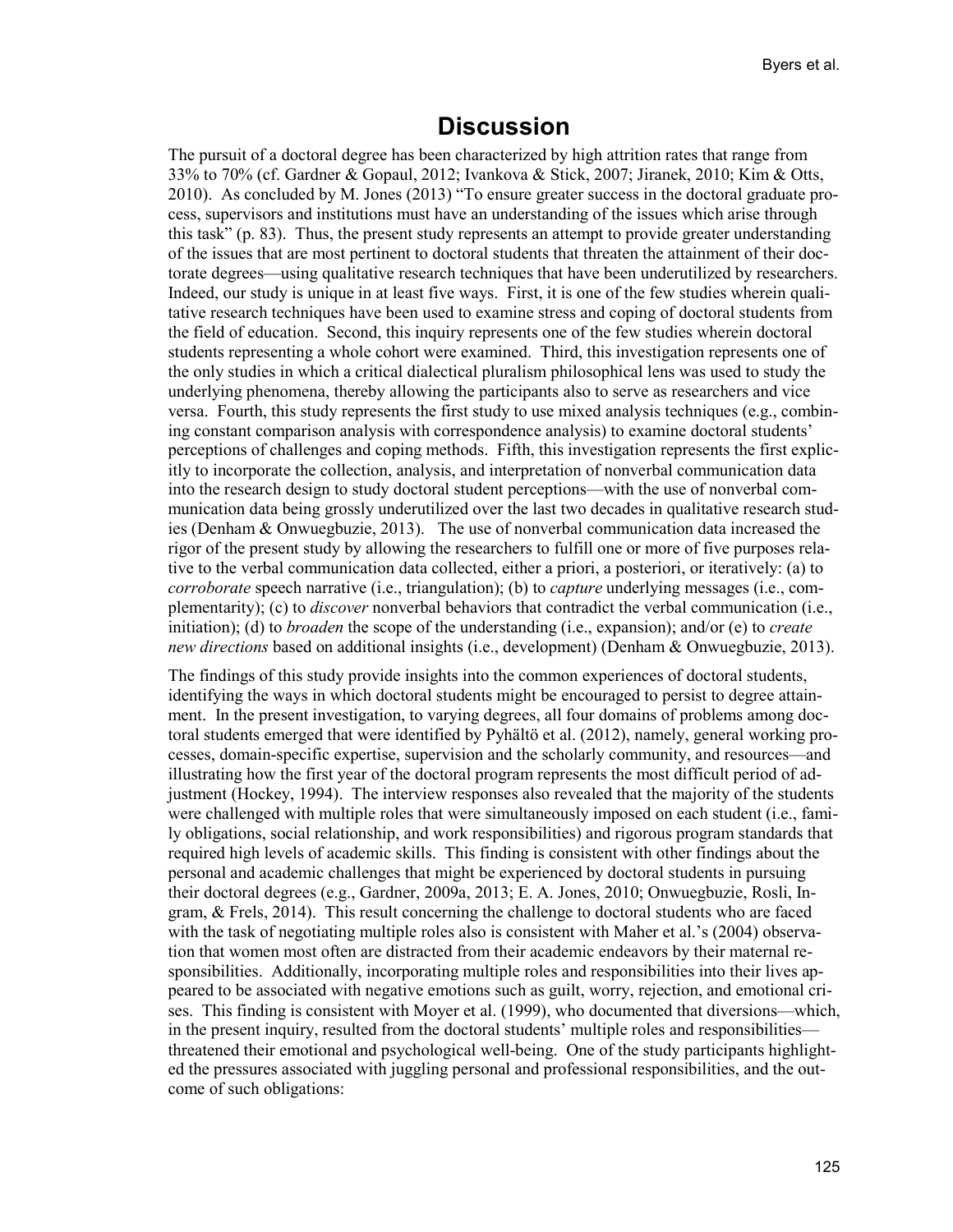As an administrator, I'm in a constant state of worry as to whether my role as a doctoral student affects my work productivity and vice-versa. As a result, I compartmentalize in order to cope with the demands of work, school, and family.

Other students, particularly those with young children, focused more on how their family lives were impacted by the doctoral program. One participant discussed some of the challenges of caring for a very young child while pursuing a doctoral degree:

One of the first and main challenges is that when I began the program in...January 2011...my son was 6 months old….I had to structure everything around my son during the day, and hope that I could get enough work done and enough sleep to be a functional person the next day as well as keep up with the program. So, really the time commitment in conjunction with being the mother of a very young child, [was] one of the biggest challenges that I faced at the beginning.

These challenges did not abate as the children aged, as evidenced by the statement of another participant:

The 10-year old understands the sacrifice that's being made by the family. Uh, the 3-year old, not so much. The 10-year old is very helpful at home, yet she also demands me time. Uh, the 3-year old is three, obviously, she doesn't, uh, doesn't have the capacity to comprehend Mom has to study or Mom has to read, and she's learning how to sit in my lap and find other ways of self-soothing than mom has to play with me.

The stories of these participants illustrated that there were special needs not being met for doctoral students who have young children. Many students discussed difficulty not only scheduling time to study or to work outside of class, but also finding time and childcare in order to attend class and other school functions (e.g., conferences, professional development opportunities, graduate student seminars). Also, concerns of missing class or an event due to a sick child or childcare provider were mentioned. In terms of support for these needs, students turned to spouses and other family members, but sometimes these options were not available. This need for childcare and support was a subject of much stress for the students with small children. This finding is consistent with Spaulding and Rockinson-Szapkiw's (2012) finding that having help with childcare is a factor that some doctoral students attribute to their persistence.

In spite of the difficulties that they faced in pursuing their doctoral degrees, as evidenced by both their verbal and nonverbal responses, the participants established a coping mechanism and sought for both outside and inside support (see Figure 3). The support from their families (i.e., children, family, spouse) was revealed to offset their challenges. In addition to family support, the cohort system in the program was a positive factor that helped them continue on with their studies. Butterwick, Cockell, McArthur-Blair, MacIver, and Rodrigues (2012) indicated that shared values established by cohort members in the doctoral program enabled them to increase *connectivity* and *collectivity* and to enhance their learning experiences. As denoted by a study participant, "I have placed my interactions with friends (non-doctoral) and family on the *back burner*. I do however, heavily rely on my cohort mates, and two very close friends who have recently completed doctoral programs at other institutions."

This reliance on cohort members was underscored by the shared experiences, or the feeling that other cohort members "can more closely relate" to one another's experience while in the doctorate program. Additionally, Nimer (2009) posited that participation in a doctoral cohort program was associated with increasing the chance of course completion of all cohort members by facilitating social and emotional support. Consistently, the participants appeared to establish a sense of collectivity and connectivity by sharing empathy and encouragement even though each of them enrolled in the doctoral program had different academic backgrounds and future goals. This find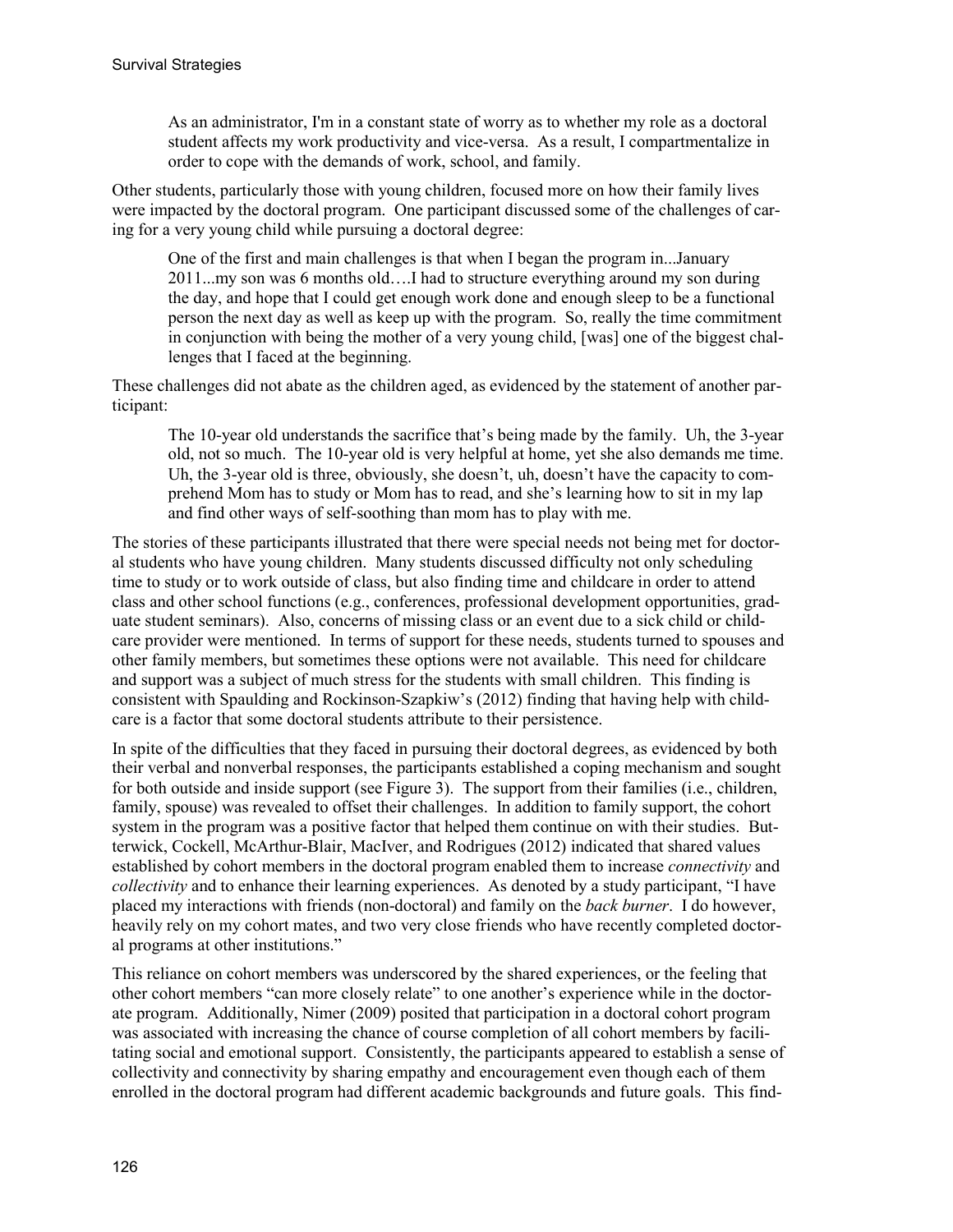ing affirmed the strength of a cohort model in the doctoral program that was discussed in the previous studies (i.e., Butterwick et al., 2012; Nimer, 2009).

#### **Challenges**





Lastly, the participants described their accomplishments such as gained academic skills (e.g., reading, writing skills). Additionally, when they had successful learning experiences, they had a feeling of happiness and confidence. These feelings seemed to be intrinsic motivators to help their persistence and involvement in their programs. This finding might be insightful for faculty members of these students who were engaged in the curriculum and instruction of the doctoral program. As such, faculty members of the doctoral students in the present study should consider attempting to increase their students' confidence level, so that these students could take ownership of their learning and enhance further their learning abilities and outcomes, as well as helping them reach the stage of *conscious competence* wherein they have accumulated sufficient knowledge such that they are aware of what they know (Beeler, 1991). Indeed, faculty members have been found to play an important role in the socialization process of doctoral students (Gardner, 2007, 2008, 2009b, 2010a, 2010b; M. Jones, 2013; Weidman, & Stein, 2003; Weidman, Twale, & Stein, 2001). In particular, the professional support and emotional support of faculty members are two important components of positive social support (Jairam  $\&$  Kahl, 2012), and social factors (i.e., support systems and coping mechanisms) have emerged as being important reasons for doctoral student persistence (Martinez, Ordu, Della Sala, & McFarlane, 2013; Spaulding & Rockinson-Szapkiw, 2012).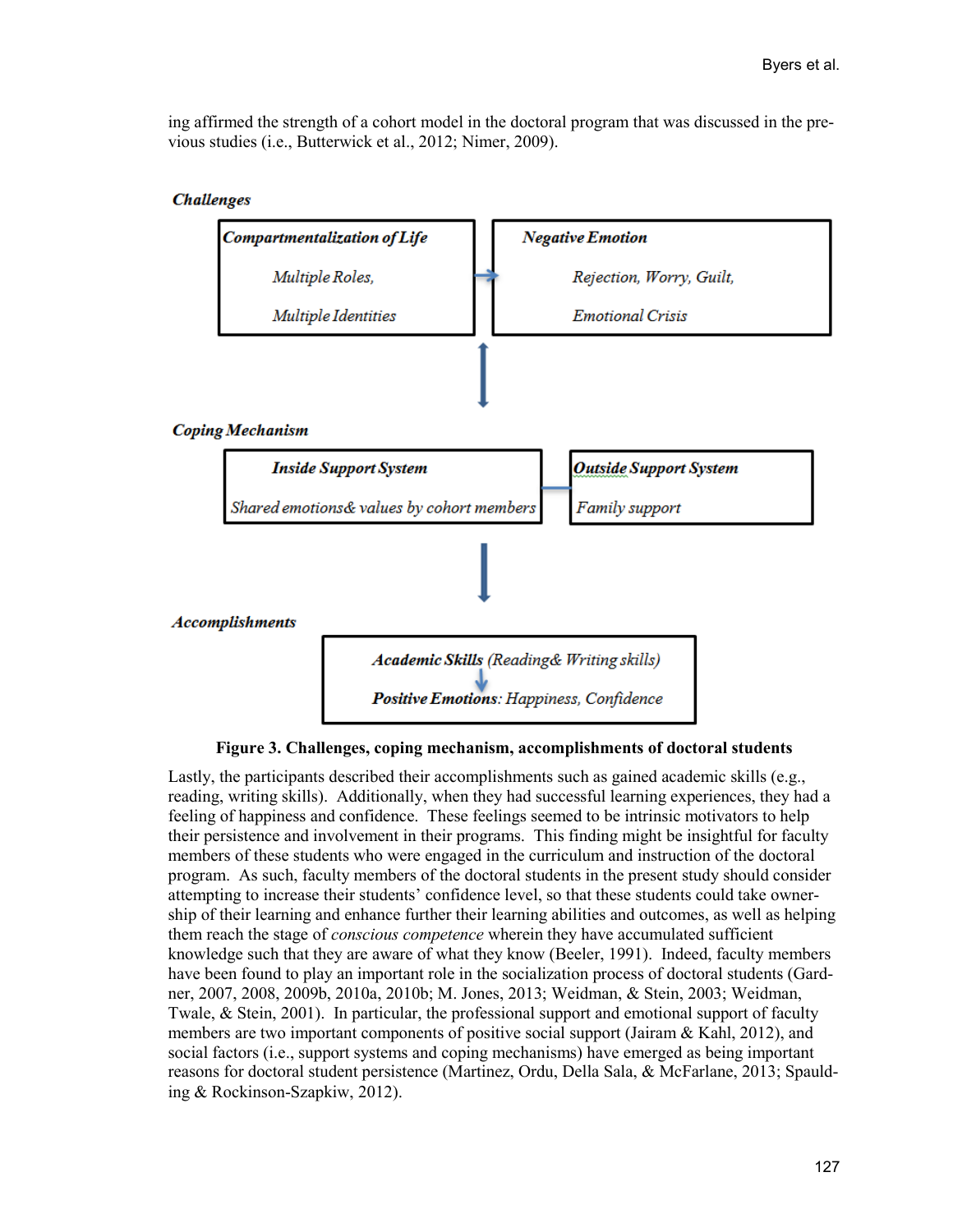# **Conclusions**

In conclusion, the present findings indicated common experiences of selected students in the doctoral program including their challenges, coping mechanisms, and accomplishments. These findings were significantly valuable in understanding how select doctoral students were involved in their learning process. To the extent that these findings are generalizable beyond the sample, the shared experiences might provide some ideas for faculty members and doctoral program directors to develop support programs and services that consider the personal as well as the academic wellbeing of doctoral students. Specifically, (a) offering childcare options for graduate seminars or at conferences would be helpful for students with young children; (b) videotaping each class would provide students who have to miss face-to-face classes unexpectedly (e.g., mothers with sick children) the opportunity to watch the videotaped lesson(s) when available at their convenience; (c) allowing more virtual classes through updated technology (e.g., Skype, FaceTime) would assist students when dealing with illness, employment travel, or childcare issues; and (d) offering classes, seminars, and professional development opportunities at a variety of times would allow for students to have a flexibility of options to meet their busy lifestyles. All of these suggestions likely would help the select doctoral students in the study—if not other doctoral students—in their efforts to achieve success as they pursue degree completions and still maintain a balance among all of their other obligations. Consistent with our assertions, Haynes et al. (2012) highlighted the importance of female doctoral students developing "realistic social, economic, and personal expectations associated with their studies in order to determine the best personal balance of the multiple roles they play" (p. 1).

Our next step in the process of examining these select students' challenges and coping methods is to document each other's experiences and perceptions for the remainder of their doctoral programs—yielding a longitudinal qualitative study. Such a study would help to address a question such as "What are the short- and long-term challenges faced by select doctoral students and what coping methods, if any, do they use to address each of them?" Addressing this reformulated question (final step of Leech & Onwuegbuzie's (2013) 13-step qualitative research process) likely would help us to determine whether a stage theory of challenges and coping can be identified among these doctoral students. Such information would help curriculum developers, advisors/supervisors, mentors, and instructors ascertain an optimal time to implement interventions that could improve the quality of doctoral experience of these students and, hopefully, other students similar to those in the present study.

Contributions to under-examined areas in the extant literature regarding coping strategies of underrepresented populations in doctoral programs were addressed in this study; however, findings were limited to 10 students in one cohort at one institution. Replicating this research study with future doctoral cohorts at one institution, along with employing the same methodological approach, could yield rich data and manifest an understanding of coping strategies that inform the structuring of doctoral programs.

As indicated in Table 2, most of the limitations of the study were addressed to some degree. However, an important limitation that prevailed throughout the study was that we were not sure the extent to which saturation was reached—specifically, data saturation, which occurs when information occurs so repeatedly that the researcher can anticipate it and whereby the collection of more data appears to have no additional interpretive worth (Sandelowski, 2008; Saumure & Given, 2008). Notwithstanding, data collected via the debriefing interviews appeared to suggest that data saturation was reached.

Further, it should be noted that the current study was limited to the doctoral students at the beginning of the second year of their doctoral programs. Therefore, future research following this cohort through the various stages of the doctoral student experience, such as, the Four Stage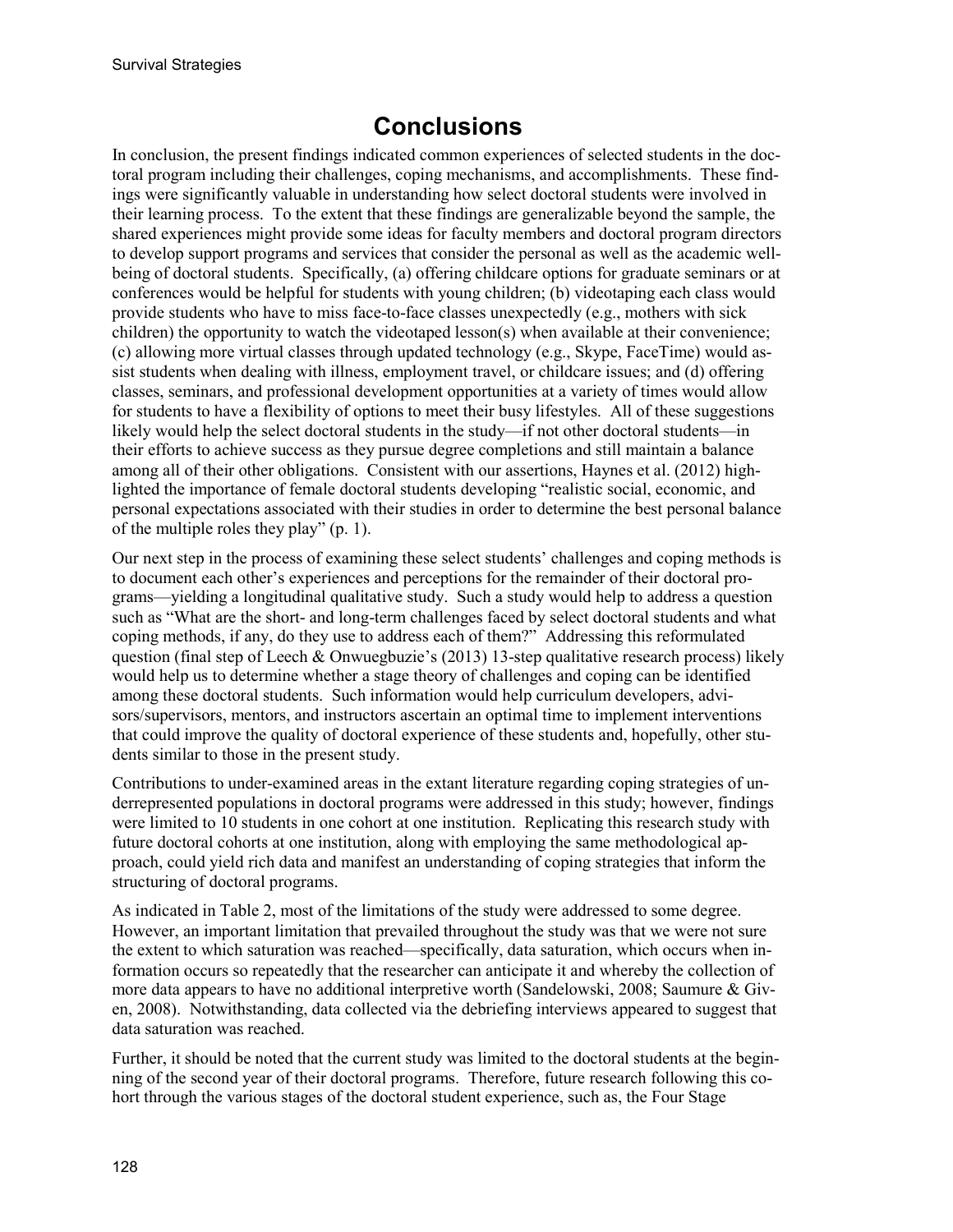Framework developed by Ali and Kohun (2007), should be used in conjunction with the critical dialectical philosophical lens (Onwuegbuzie  $\&$  Frels, 2013) further to empower participants as researchers. The use of the Four Stage Framework can be used to explore evidence that identified coping strategies result in successful completion of doctoral programs.

Interestingly, observations from this study suggest the emergence of differing experiences based on participant age, and the age of their children. A deeper analysis of the demographic variables of this study are needed as this may provide opportunities for future research. Given the tenets of the critical dialectical pluralism philosophical lens, the role of age (i.e. historical era of opportunity) and socioeconomic status should be examined further. A central tenet of critical dialectical pluralism is that social injustices are ingrained (Onwuegbuzie & Frels, 2013) and may differ from one society to the next. Thus, examining gender- and age-differentiated motivations, career flexibility, coping strategies and the like most likely will provide more in-depth understanding of experiences particular to individual student subgroups within a doctoral program.

## **References**

- Ali, A., & Kohun, F. (2006). Dealing with isolation feelings in IS doctoral programs. *International Journal of Doctoral Studies, 1*, 21-33. Retrieved from<http://www.ijds.org/Volume1/IJDSv1p021-033Ali13.pdf>
- Ali, A., & Kohun, F. (2007). Dealing with social isolation to minimize doctoral attrition: A four-stage framework. *International Journal of Doctoral Studies, 2*, 33-49. Retrieved from <http://www.ijds.org/Volume2/IJDSv2p033-049Ali28.pdf>
- American Educational Research Association. (2006). Standards for reporting on empirical social science research in AERA publications. *Educational Researcher*, *35*(6), 33–40.
- Anfara, V. A. Jr., Brown, K. M., & Mangione, T. L. (2002). Qualitative analysis on stage: Making the research process more public. *Educational Researcher, 31*(7), 28-38. doi:10.3102/0013189X031007028
- Bazeley, P. (2009). Analysing qualitative data: More than 'identifying themes'. *Malaysian Journal of Qualitative Research*, *2*, 6-22.
- Beeler, K. D. (1991). Graduate student adjustment to academic life: A four-stage framework*. NASPA Journal*, *28*, 163-171.
- Benge, C. L., Onwuegbuzie, A. J., & Robbins, M. E. (2012). A model for presenting threats to legitimation at the planning and interpretation phases in the quantitative, qualitative, and mixed research components of a dissertation*. International Journal of Education*. *4*, 65-124. doi:10.5296/ije.v4i4.2360. Retrieved from<http://www.macrothink.org/journal/index.php/ije/article/view/2360/2316>
- Berelson, B. (1952). *Content analysis in communicative research.* New York, NY: Free Press.
- Butterwick, S., Cockell, J., McArthur-Blair, J., MacIver, S., & Rodrigues, J. (2012). Connectivity and collectivity in a doctoral cohort program: An academic memoir in five parts. *Albert Journal of Educational Research, 57,* 446-459.
- Carley, K. (1993). Coding choices for textual analysis: A comparison of concept analysis and map analysis. *Sociological Methodology, 23,* 75-126. doi:10.2307/271007
- Creswell, J. W. (2009). *Research design: Qualitative, quantitative, and mixed methods approaches*. Los Angeles, CA: Sage.
- Denham, M. A., & Onwuegbuzie, A. J. (2013). Beyond words: Using nonverbal communication data in research to enhance thick description and interpretation. *International Journal of Qualitative Methods*, *12*, 670-696. Retrieved fro[m http://ejournals.library.ualberta.ca/index.php/IJQM/article/view/19271](http://ejournals.library.ualberta.ca/index.php/IJQM/article/view/19271)
- Ekman, P. (1999). Basic emotions. In T. Dalgleish & M. Power (Eds.), *Handbook of cognition and emotion*  (pp. 45–60). Sussex, England: John Wiley & Sons.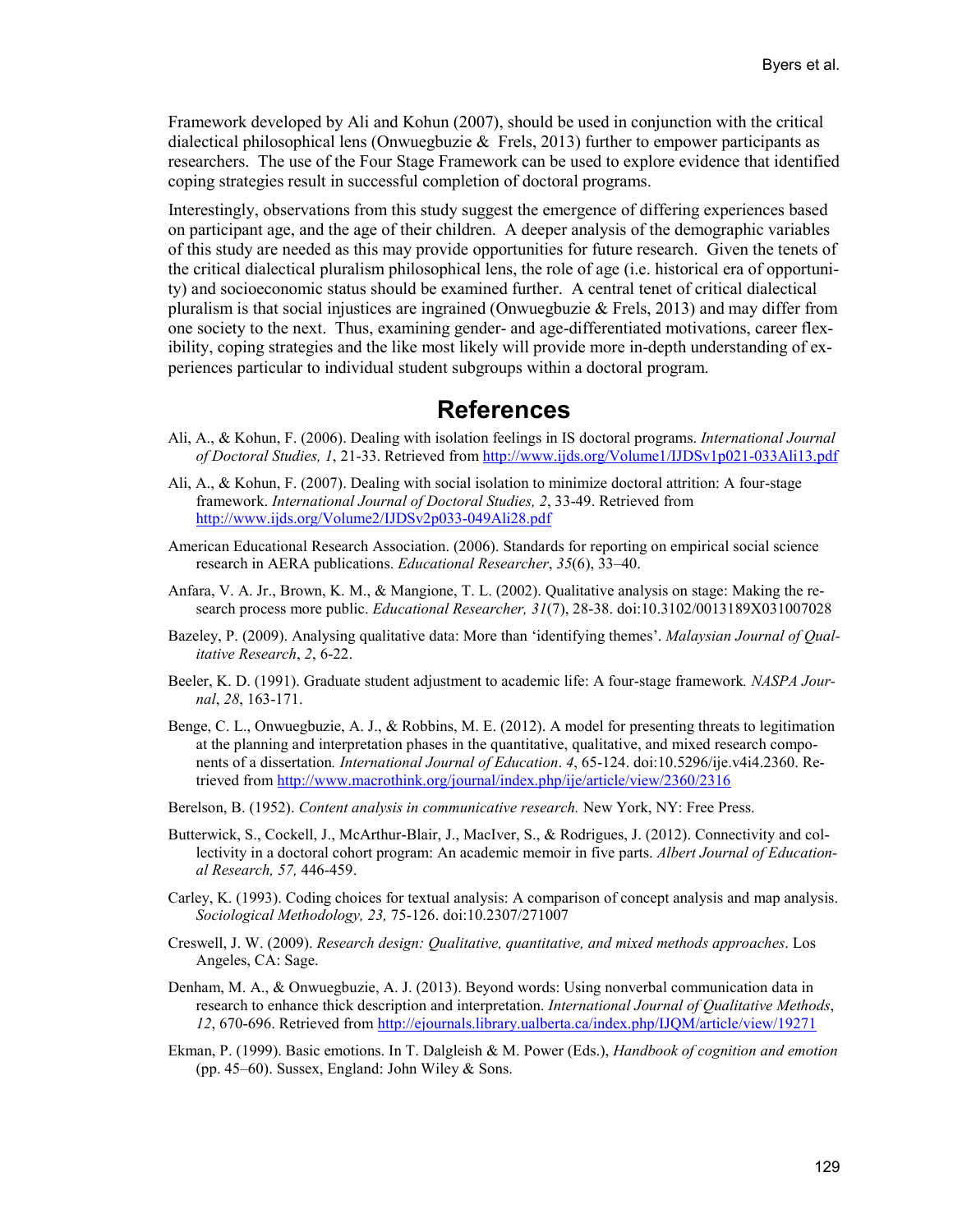- El-Ghoroury, N. H., Galper, D. I., Sawaqdeh, A. B., & Bufka, L. F. (2012). Stress, coping, and barriers to wellness among psychology graduate students. *Training and Education in Professional Psychology, 6,* 122-134. doi:10.1037/a0028768
- Gardner, S. K. (2007). "I heard it through the grapevine": Doctoral student socialization in chemistry and history. *Higher Education, 54*, 723-740. doi:10.1007/s10734-006-9020-x
- Gardner, S. K. (2008). Fitting the mold of graduate school: A qualitative study of socialization in doctoral education. *Innovative Higher Education, 33*, 125-138. doi:10.1007/s10755-008-9068-x
- Gardner, S. K. (2009a). Conceptualizing success in doctoral education: Perspectives of faculty in seven disciplines. *Review of Higher Education, 32*, 383-406. doi:10.1353/rhe.0.0075
- Gardner, S. K. (2009b). The development of doctoral students: Phase of challenge and support. *ASHE Higher Education Report*, *34*(6), 1-14.
- Gardner, S. K. (2010a). Contrasting the socialization experiences of doctoral students in high- and lowcompleting departments: A qualitative analysis of disciplinary contexts at one institution. *Journal of Higher Education, 81*, 61-81.
- Gardner, S. K. (2010b). Faculty perspectives on doctoral student socialization in five disciplines. *International Journal of Doctoral Studies, 5*, 39-53. Retrieved from [http://ijds.org/Volume5/IJDSv5p039-](http://ijds.org/Volume5/IJDSv5p039-053Gardner293.pdf) [053Gardner293.pdf](http://ijds.org/Volume5/IJDSv5p039-053Gardner293.pdf)
- Gardner, S. K. (2013). The challenges of first-generation doctoral students. *New Directions for Higher Education, 163*, 43-53. doi:10.1002/he.20064
- Gardner, S. K., & Gopaul, B. (2012). The part-time doctoral student experience. *International Journal of Doctoral Studies, 7*, 63-78. Retrieved from<http://ijds.org/Volume7/IJDSv7p063-078Gardner352.pdf>
- Gardner, S. K., & Holley, K. A. (2011). "Those invisible barriers are real": The experiences of firstgeneration doctoral students. *Equity and Excellence in Education, 44*, 77–92.
- Geraniou, E. (2010). The transitional stages in the PhD degree in mathematics in terms of students' motivation. *Educational Studies in Mathematics, 73*, 281-296. doi:10.1007/s10649-009-9205-1
- Glaser, B. G. (1965). The constant comparative method of qualitative analysis. *Social Problems, 12*, 436- 445. doi:10.1525/sp.1965.12.4.03a00070
- Glaser, B. G., & Strauss, A. L. (1967). *The discovery of grounded theory: Strategies for qualitative research*. Chicago, IL: Aldine.
- Glassner, B. (1979). Students under stress. *Contemporary Sociology, 8*, 637- 638. doi:10.2307/2065225
- Gorden, R. L. (1980). *Interviewing: Strategy, techniques, and tactics*. Homewood, IL: Dorsey.
- Haynes, C., Bulosan, M., Citty, J., Grant-Harros, M., Hudson, J., & Koro-Ljungberg, M. (2012). My world is not my doctoral program…or is it?: Female students' perceptions of well-being. *International Journal of Doctoral Studies, 7*, 1-17. Retrieved fro[m http://ijds.org/Volume7/IJDSv7p001-](http://ijds.org/Volume7/IJDSv7p001-017Haynes329.pdf) [017Haynes329.pdf](http://ijds.org/Volume7/IJDSv7p001-017Haynes329.pdf)
- Hockey, J. (1994). New territory: Problems of adjusting to the first year of a social science PhD. *Studies in Higher Education; 19*, 177-190. doi:10.1080/03075079412331382027
- Holahan, C. K. (1979). Stress experienced by women doctoral students, need for support, and occupational sex typing: An interactional view. *Sex Roles, 5*, 425-436. doi:10.1007/BF00287318
- Holley, K. A., & Gardner, S. K. (2012). Navigating the pipeline: How socio-cultural influences impact first-generation doctoral students. *Journal of Diversity in Higher Education, 5*, 112–121. doi:10.1037/a0026840
- Huberman, M., & Miles, M. (1985). Assessing local causality in qualitative research. In D. Berg & K. Smith (Eds.), *Exploring clinical methods for social research* (pp. 351-381). Beverly Hills, CA: Sage.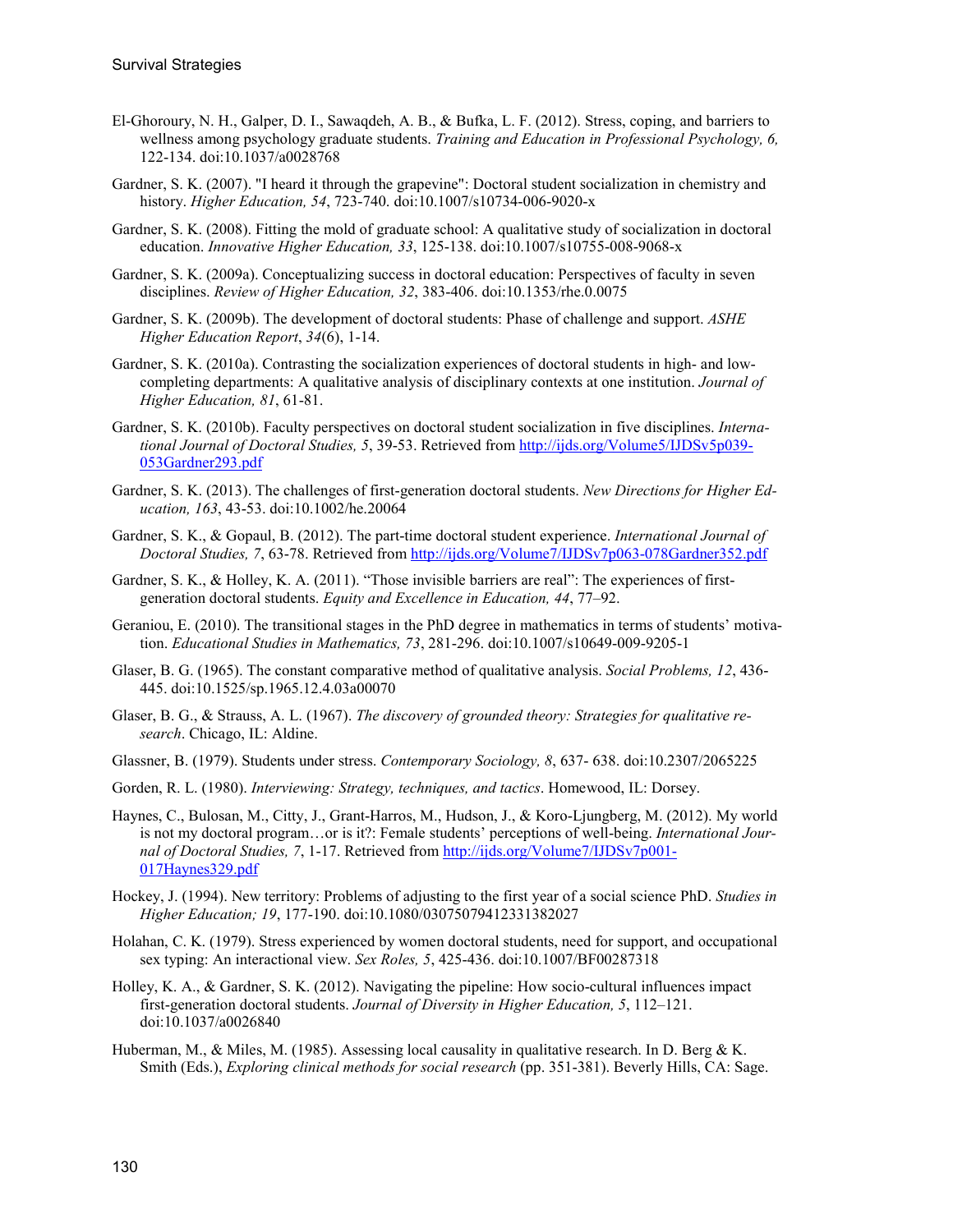- Ivankova, N. V., & Stick, S. L. (2007). Students' persistence in a distributed doctoral program in educational leadership in higher education: A mixed methods study. *Research in Higher Education, 48*(1), 93- 135. doi:10.1007/s11162-006-9025-4
- Jairam, D., & Kahl, Jr. D. H. (2012). Navigating the doctoral experience: The role of social support in successful degree completion. *International Journal of Doctoral Students, 7*, 311-329. Retrieved from <http://ijds.org/Volume7/IJDSv7p311-329Jairam0369.pdf>
- Jiranek, V. (2010). Potential predictors of timely completion among dissertation research students at an Australian faculty of sciences. *International Journal of Doctoral Studies, 5*, 1-13. Retrieved from <http://ijds.org/Volume5/IJDSv5p001-013Jiranek273.pdf>
- Jones, E. A. (2010). Designing and implementing transparent assessments in doctoral education. *Curriculum & Teaching Dialogue*, *12*(1/2), 153-161.
- Jones, M. (2013). Issues in doctoral studies forty years of journal discussion: Where have we been and where are we going? *International Journal of Doctoral Studies*, *8*, 83-104. Retrieved from <http://ijds.org/Volume8/IJDSv8p083-104JonesFT129.pdf>
- Kim, D., & Otts, C. (2010). The effect of loans on time to doctorate degree: Differences by race/ethnicity, field of study, and institutional characteristics. *Journal of Higher Education, 81*(1), 1-32.
- Kohun, F., & Ali, A. (2005). Isolation feelings in doctoral programs: A case study*. Issues in Information Systems, VI*(1), 379-385.
- Leech, N. L., & Onwuegbuzie, A. J. (2008). Qualitative data analysis: A compendium of techniques and a framework for selection for school psychology research and beyond. *School Psychology Quarterly, 23,* 587-604. doi:10.1037/1045-3830.23.4.587
- Leech, N. L., & Onwuegbuzie, A. J. (2007). An array of qualitative data analysis tools: A call for qualitative data analysis triangulation. *School Psychology Quarterly, 22*, 557-584. doi:10.1037/1045- 3830.22.4.557
- Leech, N. L., & Onwuegbuzie, A. J. (2008). Qualitative data analysis: A compendium of techniques and a framework for selection for school psychology research and beyond. *School Psychology Quarterly*, *23*, 587-604. doi:10.1037/1045-3830.23.4.587
- Leech, N. L., & Onwuegbuzie, A. J. (2013). *The qualitative research process*. Unpublished manuscript, Sam Houston State University, Huntsville, TX.
- Leonard, D., Becker, R., & Coate, K. (2005). To prove myself at the highest level: The benefits of doctoral study. *Higher Education Research and Development, 24*, 135-149. doi:0.1080/07294360500062904
- Lincoln, Y. S., & Guba, E. G. (1985). *Naturalistic inquiry.* Beverly Hills, CA: Sage.
- Lott, J. L., Gardner, S., & Powers, D. A. (2010). Doctoral student attrition in the STEM fields: An exploratory event history analysis. *Journal of College Student Retention: Research, Theory & Practice, 11*, 247-266. doi:10.2190/CS.11.2.e
- Lovitts, B. E. (2001). *Leaving the ivory tower: The causes and consequences of departure from doctoral study.* Landham, MD: Rowman & Littlefield Publishers.
- Maher, M. A., Ford, M. E., & Thompson, C. M. (2004). Degree progress of women doctoral students: Factors that constrain, facilitate, and differentiate. *The Review of Higher Education, 27*, 385-408. doi:10.1353/rhe.2004.0003
- Martinez, E., Ordu, C., Della Sala, M. R., & McFarlane. A. (2013). Striving to obtain a school-work-life balance: The full-time doctoral student. *International Journal of Doctoral Studies, 8*, 39-59. Retrieved from<http://ijds.org/Volume8/IJDSv8p039-059Martinez0375.pdf>

Maxwell, J. A. (1992). Understanding and validity in qualitative research. In A. M.

McNeill, D. (1992). *Hand and mind*. Chicago, IL: Chicago University Press.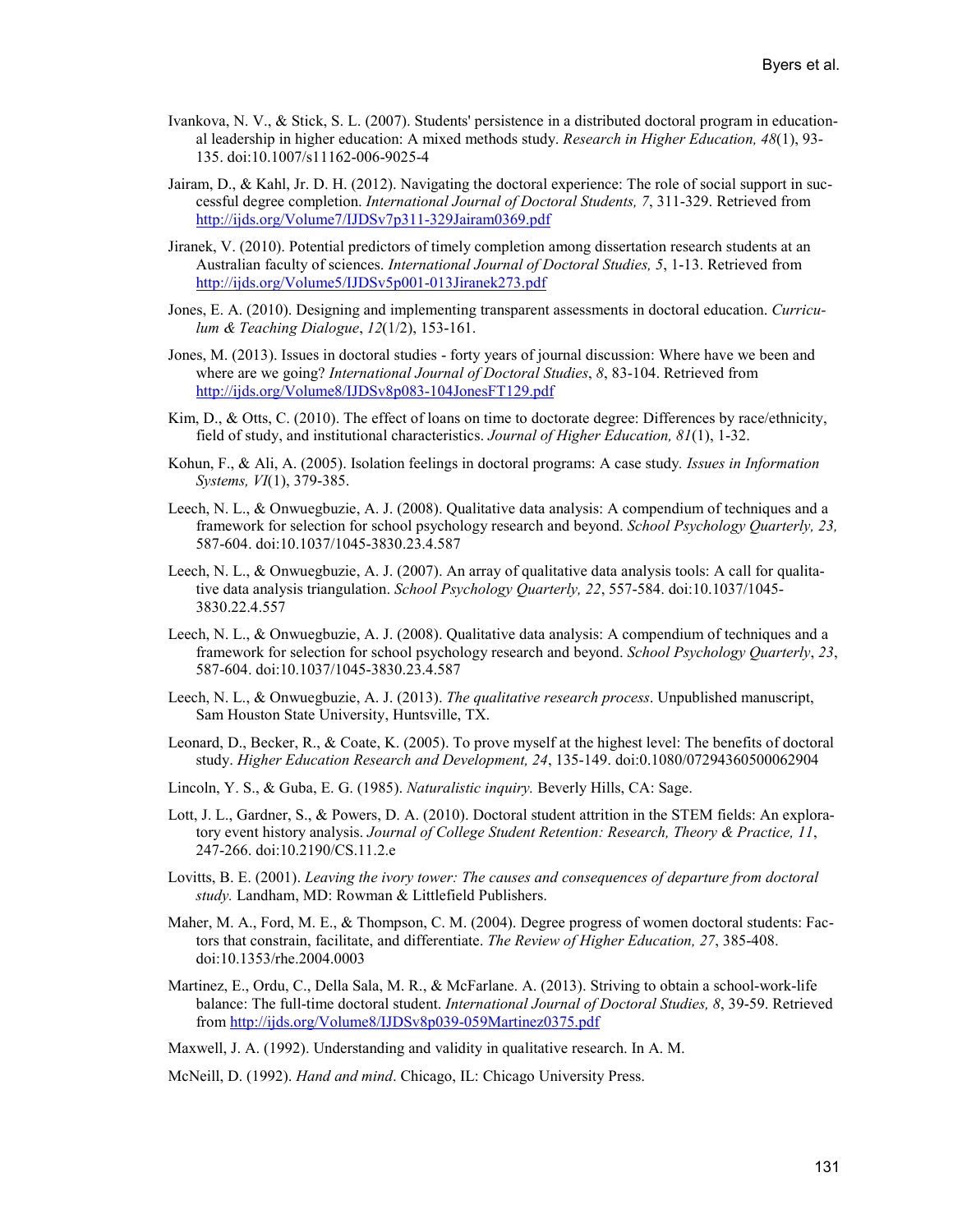- Mechanic, D. (1962). *Students under stress: A study of the social psychology of adaptation*. Oxford, England: Free Press Glencoe.
- Mechanic, D. (1978). *Students under stress; A study of the social psychology of adaptation.* Madison, WI: University of Wisconsin Press.
- Miles, M., & Huberman, A. M. (1994). *Qualitative data analysis: An expanded sourcebook* (2nd ed.). Thousand Oaks, CA: Sage.
- Michailidis, G. (2007). Correspondence analysis. In N. J. Salkind (Ed.), *Encyclopedia of measurement and statistics* (pp. 191-194). Thousand Oaks, CA: Sage.
- Morton, M., & Thornley, G. (2001). Expectations of doctoral students in mathematics in New Zealand. *Assessment and Evaluation in Higher Education, 26*, 113-126.
- Moyer, A., Salovey, P., & Casey-Cannon, S. (1999). Challenges facing female doctoral students and recent graduates. *Psychology of Women Quarterly, 23*, 609-630. doi:10.1111/j.1471-6402.1999.tb00384.x
- National Science Foundation, National Center for Science and Engineering Statistics. (2012). *Doctorate Recipients from U.S. Universities: 2010.* Special Report [NSF 12-305]. Arlington, VA. Retrieved from http:// [www.nsf.gov/statistics/sed/](http://www.nsf.gov/statistics/sed/)
- Neumann, R. (2012). *The doctoral education experience: Diversity and complexity.* Retrieved from Macquarie University, Evaluations and Investigations Programme Research, Analysis and Evaluation Group[. http://www.dest.gov.au/NR/rdonlyres/873B3698-F3BA-4D86-869C-](http://www.dest.gov.au/NR/rdonlyres/873B3698-F3BA-4D86-869C-0C3C6DB95658/804/03_12.pdf)[0C3C6DB95658/804/03\\_12.pdf](http://www.dest.gov.au/NR/rdonlyres/873B3698-F3BA-4D86-869C-0C3C6DB95658/804/03_12.pdf)
- Nimer, M. (2009). The doctoral cohort model: Increasing opportunities for success. *College Student Journal, 43*, 1373-1379.
- Onwuegbuzie, A. J. (2012). Introduction: Putting the *mixed* back into quantitative and qualitative research in educational research and beyond: Moving towards the radical middle. *International Journal of Multiple Research Approaches, 6*, 192-219.
- Onwuegbuzie, A. J., & Combs, J. P. (2010). *Emergent data analysis techniques in mixed methods research: A synthesis.* In A. Tashakkori & C. Teddlie (Eds.), *Sage handbook of mixed methods in social and behavioral research* (2nd ed., pp. 397-430)*.* Thousand Oaks, CA: Sage.
- Onwuegbuzie, A. J., & Frels, R. K. (2013). Introduction: Towards a new research philosophy for addressing social justice issues: Critical dialectical pluralism 1.0*. International Journal of Multiple Research Approaches, 7*(1).
- Onwuegbuzie, A. J., & Leech, N. L. (2007). Validity and qualitative research: An oxymoron? *Quality & Quantity, 41*:233–249. doi:10.1007/s11135-006-9000-3
- Onwuegbuzie, A. J., Leech, N. L., & Collins, K. M. T. (2008). Interviewing the interpretive researcher: A method for addressing the crises of representation, legitimation, and praxis. *International Journal of Qualitative Methods*, *7*, 1-17.
- Onwuegbuzie, A. J., Rosli, R., Ingram, J. M., & Frels, R. K. (2014). A critical dialectical pluralistic examination of the lived experience of women doctoral students. *The Qualitative Report*, *19*(5), 1-35. Retrieved from<http://www.nova.edu/ssss/QR/QR19/onwuegbuzie5.pdf>
- Pyhältö, K., Toom, A., Stubb, J., & Lonka, K. (2012). Challenges of becoming a scholar: A study of doctoral students' problems and well-being. *International Scholarly Research Network Education*, *12*, 1- 12. doi:10.5402/2012/934941
- Provalis Research. (2011). QDA Miner (Version 4.0.3) [Computer software]. Montreal, Quebec, Canada: Author.
- Roulston, K. (2010). Considering quality in qualitative interviewing. *Qualitative Research, 10*, 199-228. doi:10.1177/1468794109356739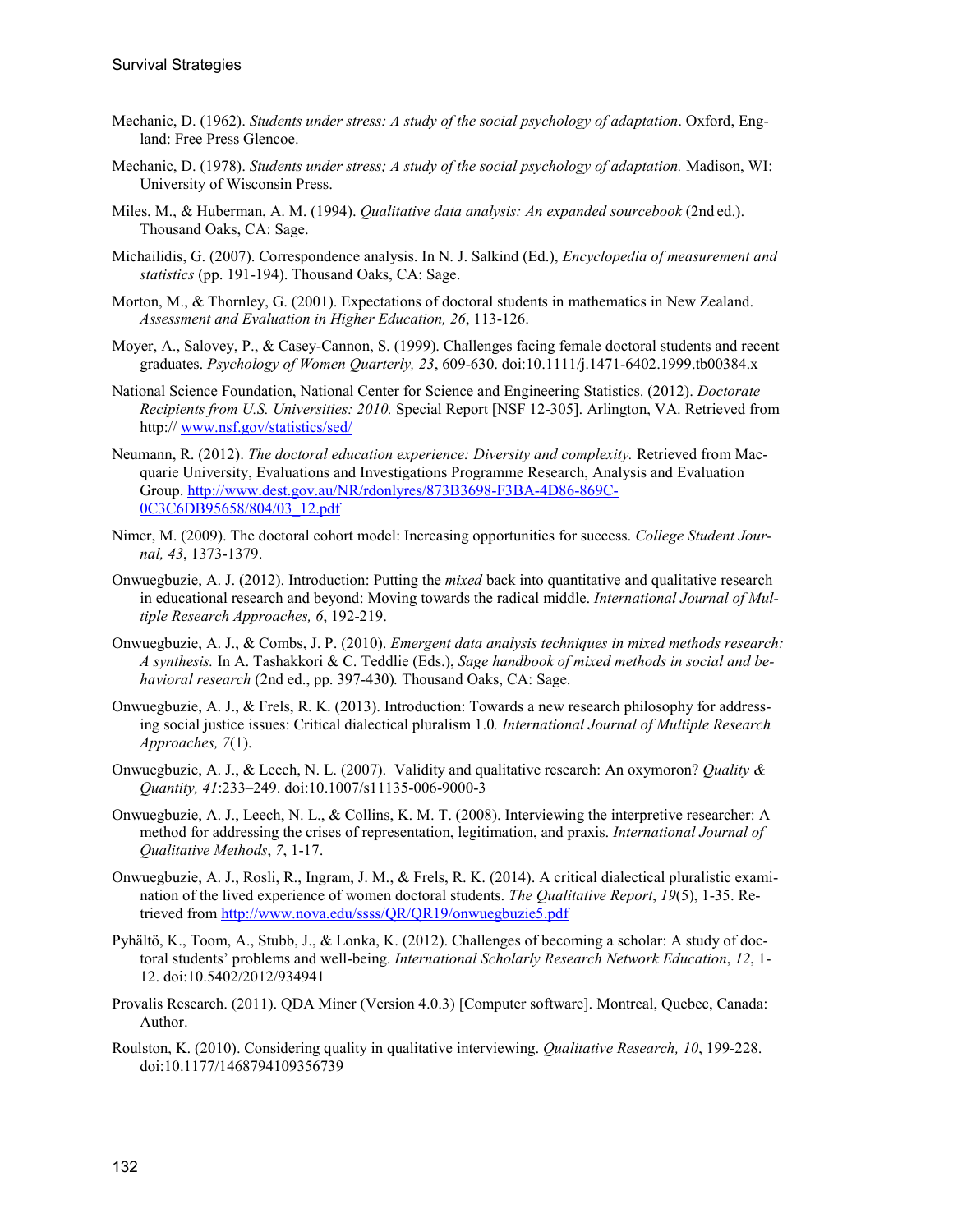- Sandelowski, M. (2008). Theoretical saturation. In L. M. Given (Ed.), *The Sage encyclopedia of qualitative methods* (Vol. 1, pp. 875–876). Thousand Oaks, CA: Sage.
- Saumure, K., & Given, L. M. (2008). Data saturation. In L. M. Given (Ed.), *The Sage encyclopedia of qualitative methods* (Vol. 1, pp. 195–196). Thousand Oaks, CA: Sage.
- Sowell, R. (2008, March 31). *Ph.D. completion and attrition: Analysis of baseline data. Council of Graduate Schools*. NSF Workshop: A Fresh Look at Ph.D. Education. Retrieved from [www.phdcompletion.org/resources/CGSNSF2008\\_Sowell.pdf](http://www.phdcompletion.org/resources/CGSNSF2008_Sowell.pdf)
- Spaulding, L. S., & Rockinson-Szapkiw, A. J. (2012). Hearing their voices: Factors doctoral candidates attribute to their persistence. *International Journal of Doctoral Studies, 7*, 199-219. Retrieved from <http://ijds.org/Volume7/IJDSv7p199-219Spaulding334.pdf>
- Stake, R. E. (2005). Qualitative case studies. In N. K. Denzin & Y. S. Lincoln (Eds.), *The Sage Handbook of Qualitative Research* (3rd ed., pp. 443-466). Thousand Oaks, CA: Sage.
- Strauss, A., & Corbin, J. (1998). *Basics of qualitative research: Techniques and procedures for developing grounded theory.* Thousand Oaks. CA: Sage.
- Wao, H., & Onwuegbuzie, A.J. (2011). A mixed research investigation of factors related to time to the doctorate in education. *International Journal of Doctoral Studies*, 6, 115-134. Retrieved from <http://ijds.org/Volume6/IJDSv6p115-134Wao320.pdf>
- Weidman, J. C., & Stein, E. L. (2003). Socialization of doctoral students to academic norms. *Research in Higher Education, 44*, 641-656.
- Weidman, J. C., Twale, D. J., & Stein, E. L. (2001). *Socialization of graduate and professional students in higher education: A perilous passage?* San Francisco, CA: Jossey-Bass.
- Witte, J. E., & James, W. B. (1998). Cohort partnerships: A pragmatic approach to doctoral research. *New Directions for Adult Continuing Education*, *79*, 53-62. doi:10/1002/ace.7906



# **Biographies**

**Valerie Tharp Byers** is a doctoral candidate in the Educational Leadership and Counseling department at Sam Houston State University in Huntsville, TX and currently holds both her Bachelors and Masters of Psychology from Marietta College in Marietta, OH. Her research interests include effectiveness and use of faculty in education, feminist standpoint theory in higher education, and persuasion and compliance. Byers has presented her research at the regional, national, and international level, including presentations at the Southwest Educational Research Association (SERA) Conference, the Eastern Educational Research Association (EERA) Conference, the American Educational Research Association (AERA) Conference, the Advances in Qualitative Methods (AQM) Conference, and the Thinking Qualitatively (TQ)

Workshop Series. She is a member of the American Educational Research Association and the Southeast Educational Research Association. She can be reached at  $vtbyers@gmail.com$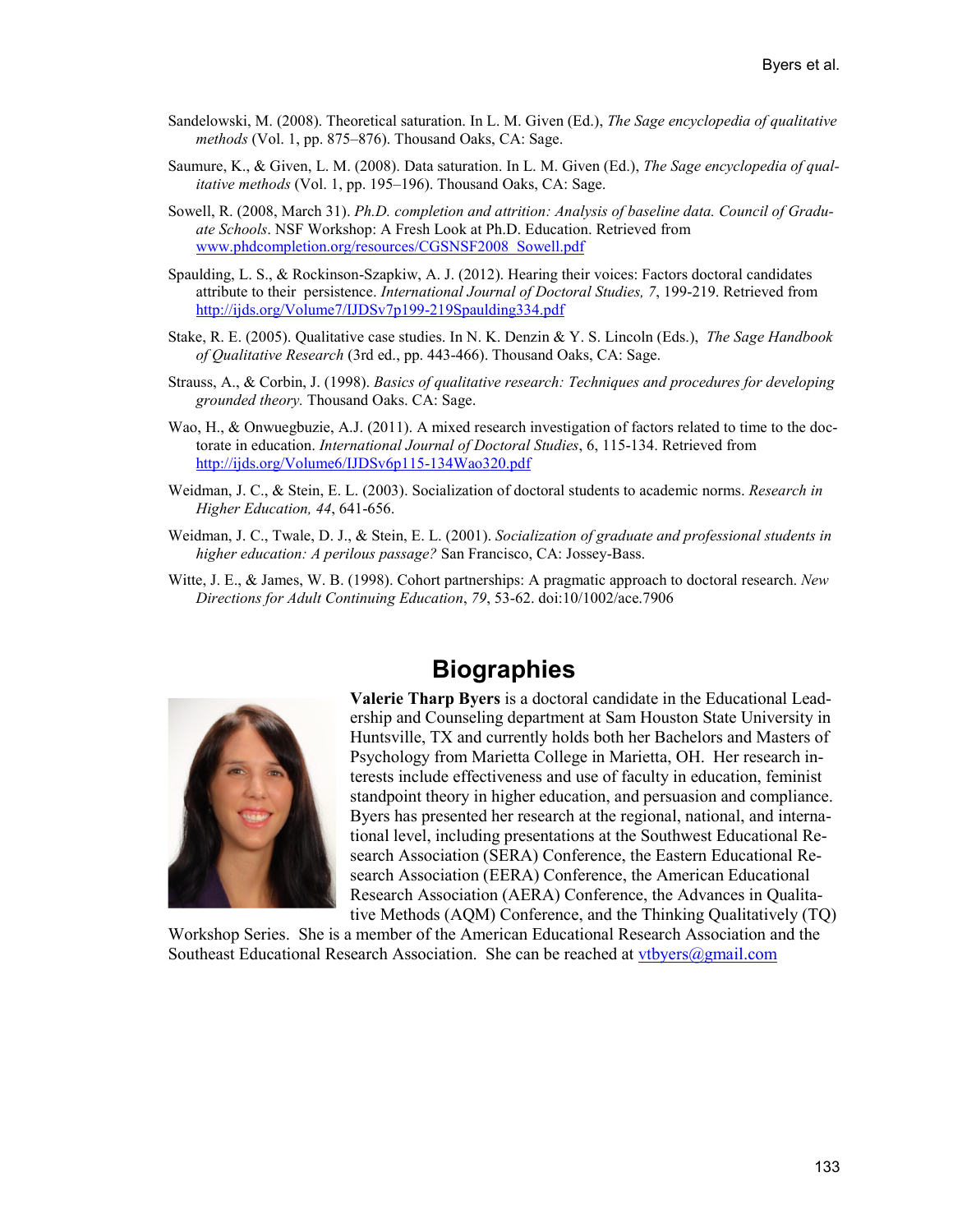

**Rachel Smith** is a professor and serves as a lead faculty member in the Department of Mathematics at Lone Star College. She is currently pursuing a doctorate in Educational Leadership at Sam Houston State University. Her primary research interests include online learning, mathematics education, the use of technology in the classroom, and student success in completing college. She has presented her research regionally, nationally, and internationally conducting presentations at the Southwest Educational Research Association (SERA) Conference, the Eastern Educational Research Association (EERA) Conference, the American Educational Research Association (AERA) Conference, the Advances in Qualitative Methods (AQM) Conference, and the Think-

ing Qualitatively (TQ) Workshop Series. Smith is a member of AERA, SERA, and the Texas Community College Teachers Association (TCCTA). She can be reached at [ra](mailto:rachel_smith2012@yahoo.com)[chel\\_smith2012@yahoo.com](mailto:rachel_smith2012@yahoo.com)



**Eunjin Hwang** is a doctoral student in the program of Educational Leadership and Counseling at Sam Houston State University. Her research interests include cross-cultural adaptation of transnational academics, global education, and organizational culture in global education. She also works as a Production Editor/Assistant Editorial of the journal, Research in the Schools. She can be reached at [exh012@shsu.edu](mailto:exh012@shsu.edu) .



**Kay Angrove** is the director of the First-Year Experience and Student Success Initiatives at Sam Houston State University. She serves as department chair for and teaches the University 1301 college success courses. Her primary research interests include college readiness, firstyear college transitional issues, curriculum design, and student success in completing college. Angrove is a member of the American Educational Research Association, and the Southeast Educational Research Association. She can be reached at  $\text{kangrove}(a)$ shsu.edu.



**Jason Chandler** is the Assistant Athletic Director for Marketing and Promotions at Old Dominion University in Norfolk, Virginia. He directs the marketing and ticket sales for 18 varsity sports. His primary research interests include college athletics administration, academic success rates, NCAA reform, and reclassification of athletics programs. Chandler is a member of the National Association of Collegiate Marketing Administrators (NACMA). He can be reached at [jichandl@odu.edu](mailto:jichandl@odu.edu)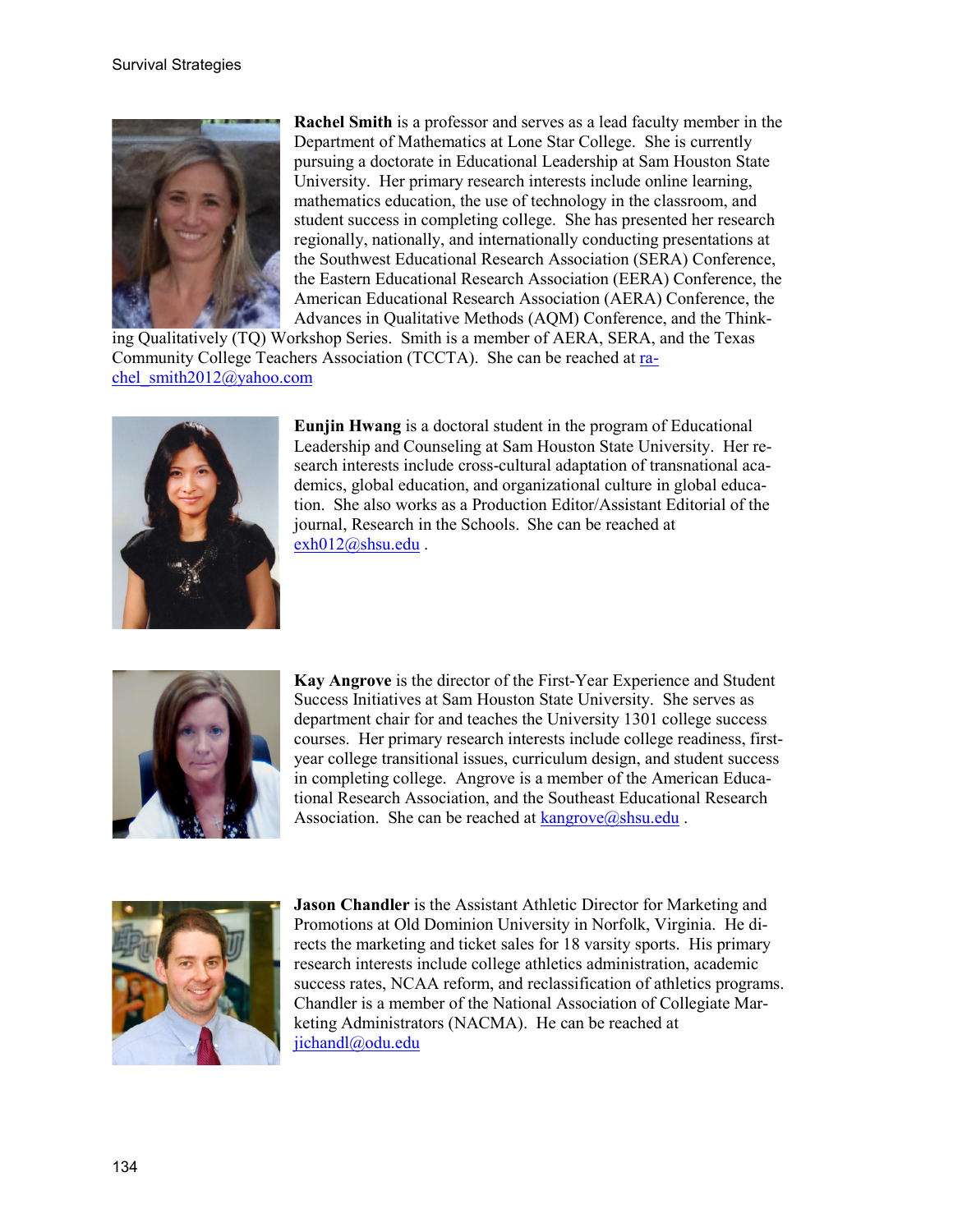

**Kelsey Christian** is the director of Corporate and Foundation Relations at Sam Houston State University. Her primary research interests include university fundraising, alumni giving, Alumni Association membership as compared to alumni giving, donor relations, and university development. Christian is a member of the American Educational Research Association, the Southeast Educational Research Association, and the Council for Advancement and Support of Education. She can be reached at  $kmchristian@shsu.edu$ 



**Shirley Dickerson** is library director of R. W. Steen Library at Stephen F. Austin State University (SFA) in Nacogdoches, TX. In this position, she is responsible for the development and operations of university library functions and the university tutoring program. She serves on the university Deans Council, Academic Affairs Council, and Graduate Council. Ms. Dickerson is the current chair of the Texas Council of Academic Libraries and past member of the board of directors of the Amigos Library Services, a regional library resource sharing organization, headquartered in Dallas, TX.

Ms. Dickerson is a doctoral candidate in the Educational Leadership and Counseling department at Sam Houston State University in Hunts-

ville, TX. Her research interests include organizational and transformative change in academic libraries. She can be reached at [sdickerson@sfasu.edu](mailto:sdickerson@sfasu.edu)



**Leah McAlister-Shields** is an Academic Program Manager at the University of Houston and a doctoral student in Educational Leadership - Higher Education Administration at Sam Houston State University. Her research interests include college access, college readiness, social and cultural capital of minority students, and the matriculation and persistence of racial and ethnic minority college students. She is also interested in research involving mixed methodology, and pragmatist research approaches. Leah has presented and served on discussion panels at both the National UTeach and Southwest Educational Research Association (SERA) Conferences. Ms. McAlister-Shields is the recipient of the 2012 Dean's Award for a paper entitled, *College Readiness: Factors related to the achievement of STEM majors*, and was selected as a 2013 AERA/UCEA David Clark Scholar. Leah has over

10 years of higher education experience and holds a BS in Political Science and Sociology and a Masters of Social Work from the University of Houston. Leah can be reached at [lym004@shsu.edu](mailto:lym004@shsu.edu)